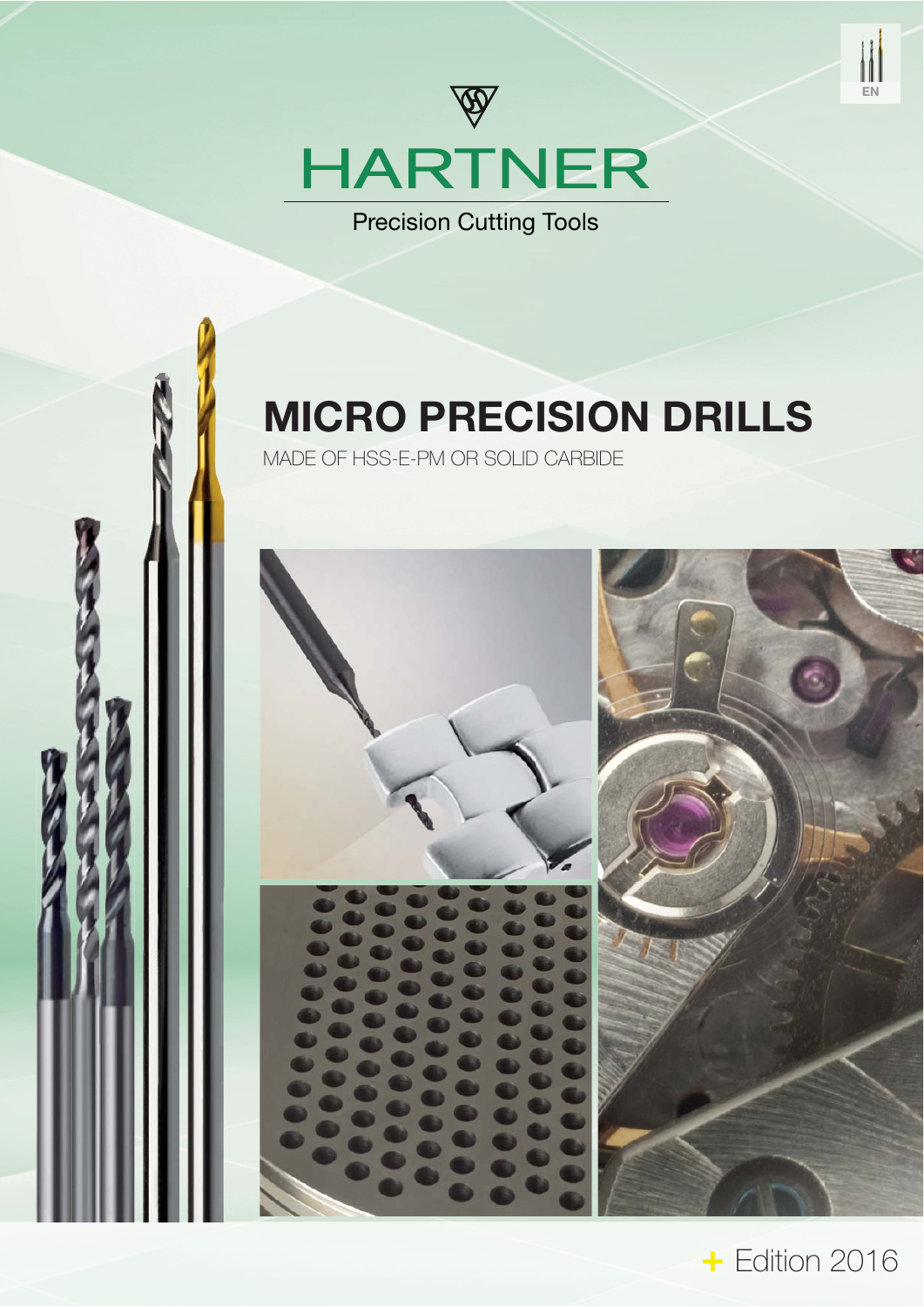# **HARTNFR**

Micro-precision drills without oil feed

#### Hartner HSS-E-PM and Solid Carbide Micro Drills – Precision starting from Diameter 0.05 mm

Smallest borings require highest quality, as the least deviation in the straightness of the boring, in the tolerance or in the surface quality on the workpiece will already mean a defect or scrap in today's miniaturised productions. For micro productions, Hartner offers precision micro drills made of HSS-E-PM and solid carbide in nominal diameters from 0.05 and 0.2 mm respectively.

Point- and flute geometry, surfaces, shank types and cutting materials are perfectly concerted to match the application, so that smallest borings are worked out well and fabricated process-safe. Our HSS-E-PM micro drills are especially applied for smallseries productions, where they offer high quality at a beneficial cost-performance ratio.

On the one hand, Hartner solid carbide micro drills, as drills with a long tool life, stand by for large-scale productions. On the other hand, with the article no. 89286 we also offer a specialist for processing glass fibre reinforced plastics (GRP) in the electric and electronic industry.

See the quality and performance of our micro drills for yourself. Numerous customers in the branches of precision mechanics, horology, medical technology, conductor board manufacturing and other fields of the micro production already rely on Hartner.



#### **Order no. 87011** page 7



#### Standard DIN 1890 Tool material HSS-E-PM A special purpose drill with oversize shank for use in the instrument and clock making industries and for general precision engineering. Specially designed for drilling structural and carbon steels, high-alloyed steels, tool steels, cast und castalloys, Magnesium-alloys, Aluminium and plastics. Surface ( Type N Cutting direction left-hand Point grinding Facet point Point angle<sup>°</sup> 118 Web thinned  $\geq \emptyset$ Tolerance 0/-0,004

◯ bright

plastics.



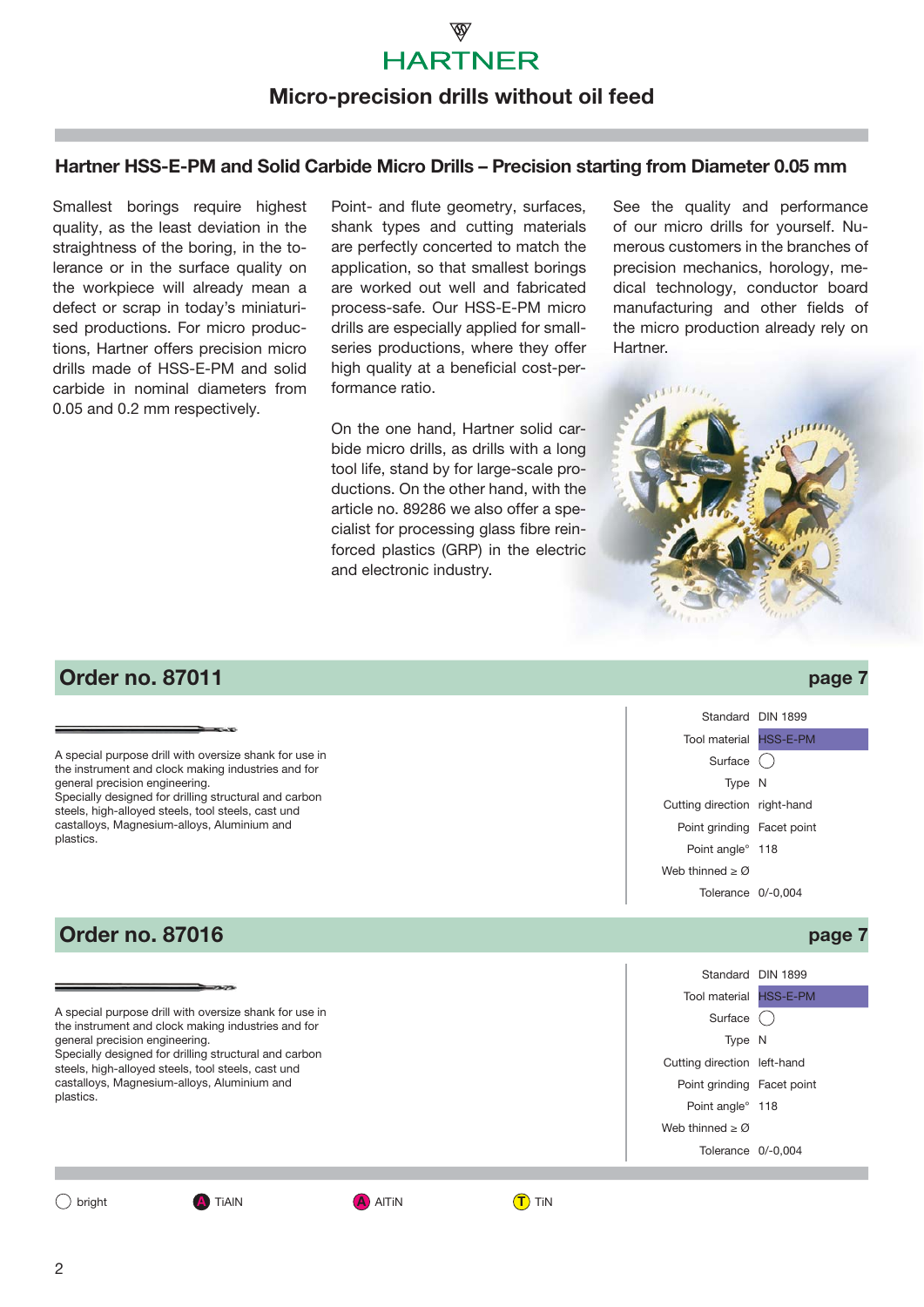# **HARTNFR**

#### Micro-precision drills without oil feed

#### **Order no. 84810** page 7 Standard DIN 1899 Tool material HSS-E-PM A special purpose drill with oversize shank for use in Surface **(T** the instrument and clock making industries and for general precision engineering. Type N Specially designed for drilling structural and carbon Cutting direction right-hand steels, high-alloyed steels, tool steels, cast und castalloys, Magnesium-alloys, Aluminium and Point grinding Facet point plastics. Point angle° 118 Web thinned  $\geq$  Ø Tolerance 0/-0,004 **Order no. 89281** page 7 Standard Hartner std. Tool material Solid carbide A special purpose drill with oversize shank for use in Surface  $\bigcap$ the instrument and clock making industries and for general precision engineering. Type N Specially designed for drilling structural and carbon Cutting direction right-hand steels, high-alloyed steels, tool steels, cast und castalloys, Magnesium-alloys, Aluminium and Point grinding Facet point plastics. Point angle° 130 Web thinned  $\geq$  Ø Tolerance 0/-0,004 Order no. 86402 page 11 Standard Hartner std. Tool material Solid carbide Micro drill for universal application with a uniform **A** Surface 3 mm shank and a uniform 38 mm total length. By using just one uniform carbide bar for the production Type N of all diameters and due to large batch sizes, a good Cutting direction right-hand cost-effectiveness is achieved. The combination of solid carbide and the TiAlN-coating with a special Point grinding Facet point flute geometry enables optimal chip evacuation also Point angle° 140 at higher cutting speeds and feeds. Good suitability for the machining of electronic circuit boards. Web thinned  $\geq$  Ø 0.80 Tolerance h7 **Order no. 89286** page 13 Standard Hartner std. **STATISTICS** Tool material Solid carbide Specially designed drill for drilling fiberglass Surface  $\bigcap$ reinforced plastics (i.e. printed circuit boards) and other resin-based thermo-hardened products likely to Type N cause rapid wear on the lands and cutting edges of Cutting direction right-hand high speed steel drills. Point grinding Relieved cone Point angle° 130 Web thinned  $\geq \emptyset$

 $\bigcirc$  bright





Tolerance h7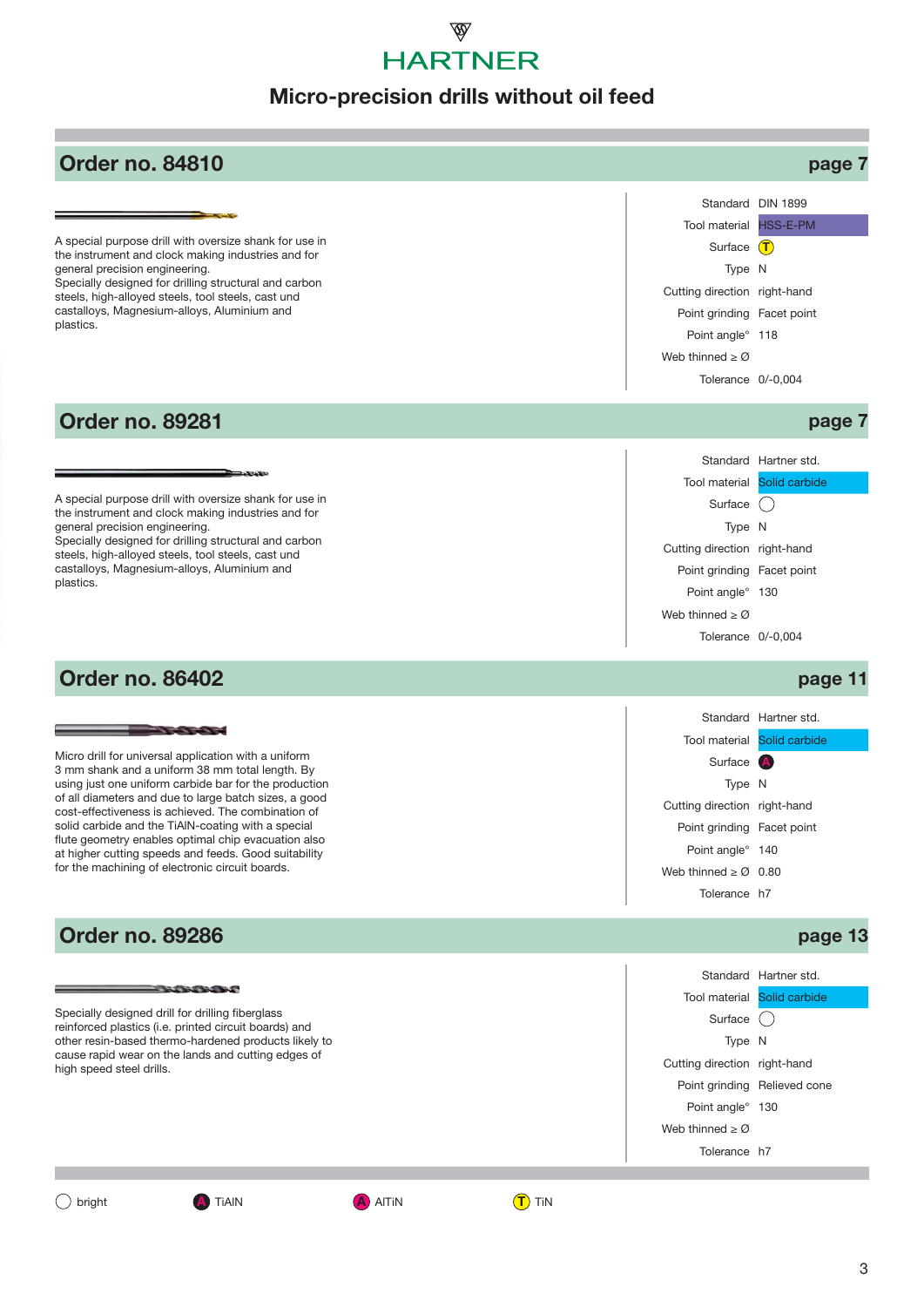#### Solid carbide Micro-precision drills for high performance machining

#### Small but mighty -

with and without internal cooling Solid carbide micro-precision drills without internal cooling for drilling depths up to 4xD and 7xD are available in the diameter range from 0.8 to 3.0 mm.

Holes up to 5xD, 8xD and 15xD are the domain of solid carbide microprecision drills with internal cooling. Thanks to the optimised tool geometry, pecking is not required for holes up to 15xD with Hartner's solid carbide micro-precision drills.

The tool design makes the solid carbide micro-precision drill 4xD without internal cooling optimally suitable as a pilot drill for the 15xD micro precision drill with internal cooling.

#### Superior in every sense

Solid carbide micro-precision drills have proven their exceptional performance capabilities in various volume applications and tool life tests. The tables below document a few application examples with convincing results.

#### Machining examples of solid carbide micro-precision drills 8xD and 15xD with IC

| Hartner no.                    | 86408            | 86408                       | 86412                        | 86412            |
|--------------------------------|------------------|-----------------------------|------------------------------|------------------|
| <b>Diameter</b>                | $1.4 \text{ mm}$ | $2.5$ mm                    | $2.5$ mm                     | $2.1$ mm         |
| <b>Coating</b>                 | <b>AITIN</b>     | <b>AITIN</b>                | <b>AITIN</b>                 | <b>AITIN</b>     |
| <b>Material group</b>          | cast iron        | alloyed case hardened steel | alloyed heat-treatable steel | stainless steel  |
| <b>Material</b><br>description | GG25             | 16MnCr5                     | 42CrMo4                      | X6CrNiTi18 10    |
| Drill. depth [mm]              | 8xD              | 8xD                         | 15xD                         | 15xD             |
| <b>Hole type</b>               | blind hole       | blind hole                  | blind hole                   | blind hole       |
| <b>Cooling</b>                 | IC 80 bar        | IC 80 bar                   | IC 80 bar                    | IC 80 bar        |
| <b>Coolant</b>                 | soluble oil      | soluble oil                 | soluble oil                  | soluble oil      |
| <b>Machine type</b>            | machining centre | machining centre            | machining centre             | machining centre |
| $v_{\rm s}$ [mm/min]           | 80               | 120                         | 100                          | 60               |
| $f$ [mm/rev.]                  | 0.1              | 0.14                        | 0.1                          | 0.03             |
| Tool life [m]                  | 150              | 110                         | 60                           | 60               |

#### Internal cooling increases tool life considerably!

A comparison between a conventio- monstrates the advantages of internal micro-precision drill w/o internal nal cooling: Tool life increases consicooling for holes up to 7xD and a 8xD derably. drill with internal cooling 86408 de-

Hartner no. **Competitor without internal cooling Example 10 and 2008** with internal cooling **86408** with internal cooling **Diameter 2.6 mm 2.6 mm 2.6 mm 2.6 mm 2.6 mm 2.6 mm 2.6 mm 2.6 mm** Coating and the control of the control of the control of the control of the control of the control of the control of the control of the control of the control of the control of the control of the control of the control of Material group stainless steel stainless steel state steel state state state steel stainless steel state steel Material<br>description material X105CrMo17 X105CrMo17 X105CrMo17 X105CrMo17 X105CrMo17 Drill. depth [mm] 7xD 8xD Hole type blind hole blind hole blind hole blind hole blind hole blind hole blind hole Cooling external internal 100 bar Coolant neat oil neat oil **Machine type the machining centre machining centre** machining centre machining centre machining centre machining centre vc [mm/min] 53 53 f [mm/rev.] 0.06 0.06 Tool workpieces and of tool life not reached!<br>  $500$  workpieces, end of tool life not reached!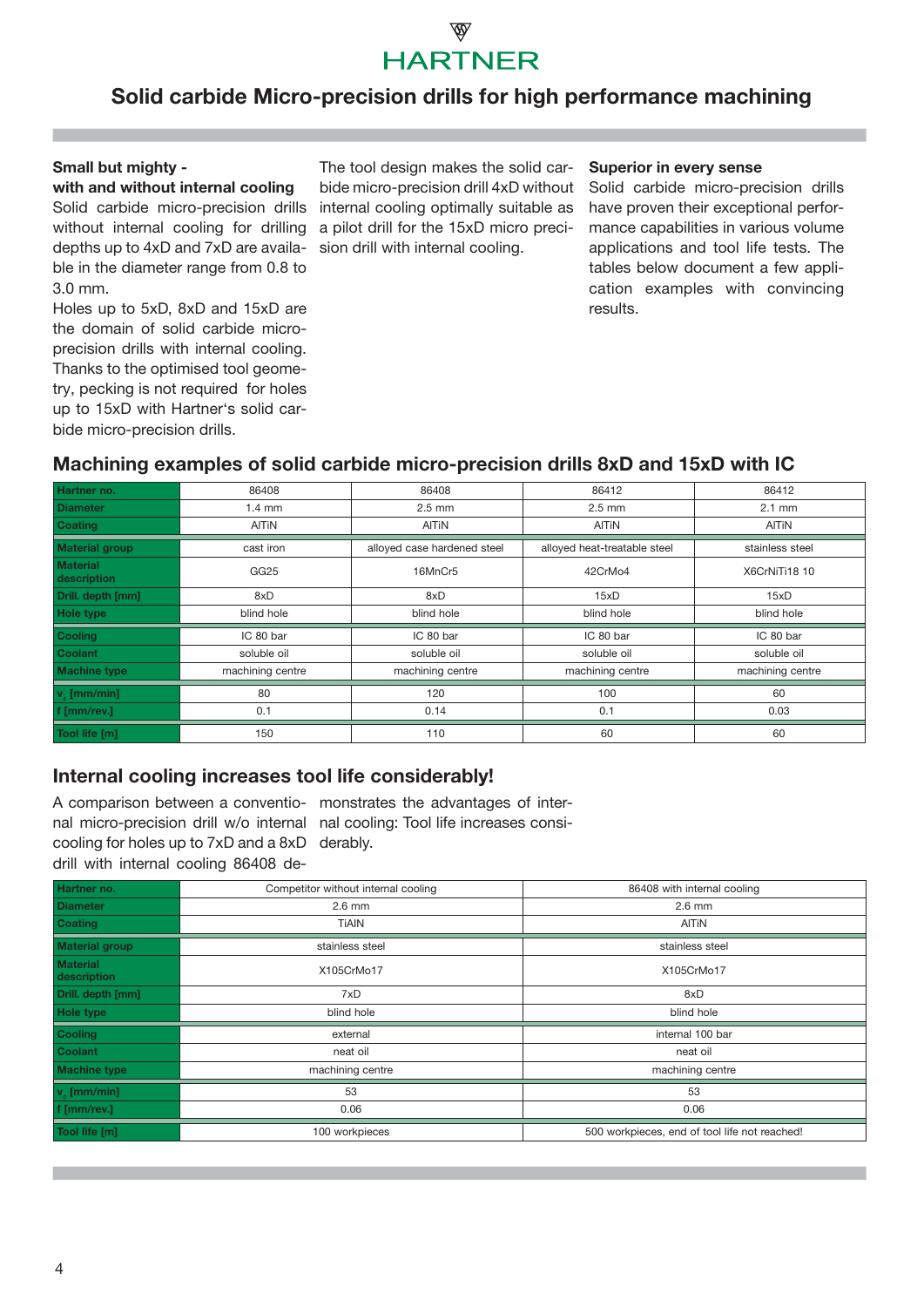#### $\overline{\mathscr{W}}$ **HARTNER**

#### Micro-precision drills without oil feed

#### Order no. 86400 page 14

#### **STATISTICS**

Solid carbide special drill with AlTiN-coating and reinforced shank without internal cooling for drilling small holes up to 4 x D boring depth particularly for steel. Also applicable for machining cast iron. The special flute geometry enables optimal chip break and chip removal also at higher cutting speeds and feeds. The two-facet point grinding on every cutting edge and the special web thinning ensure a good self-centering.

#### **Order no. 86401 page 15**

## **Service State States**

Solid carbide special drill with AlTiN-coating and reinforced shank without internal cooling for drilling small holes up to 7 x D boring depth particularly for steel. Also applicable for machining cast iron. The special flute geometry enables optimal chip break and chip removal also at higher cutting speeds and feeds. The two-facet point grinding on every cutting edge and the special web thinning ensure a good self-centering.

- **A** Surface Standard Hartner std. Tool material Solid carbide Type N Cutting direction right-hand Point grinding Facet point Point angle° 140 Web thinned  $\geq$  Ø 0.80
	- Tolerance m7

**A** Standard Hartner std. Tool material Solid carbide Surface Type N Cutting direction right-hand Point grinding Facet point Point angle° 140 Web thinned  $\geq$  Ø 0.80

Tolerance m7



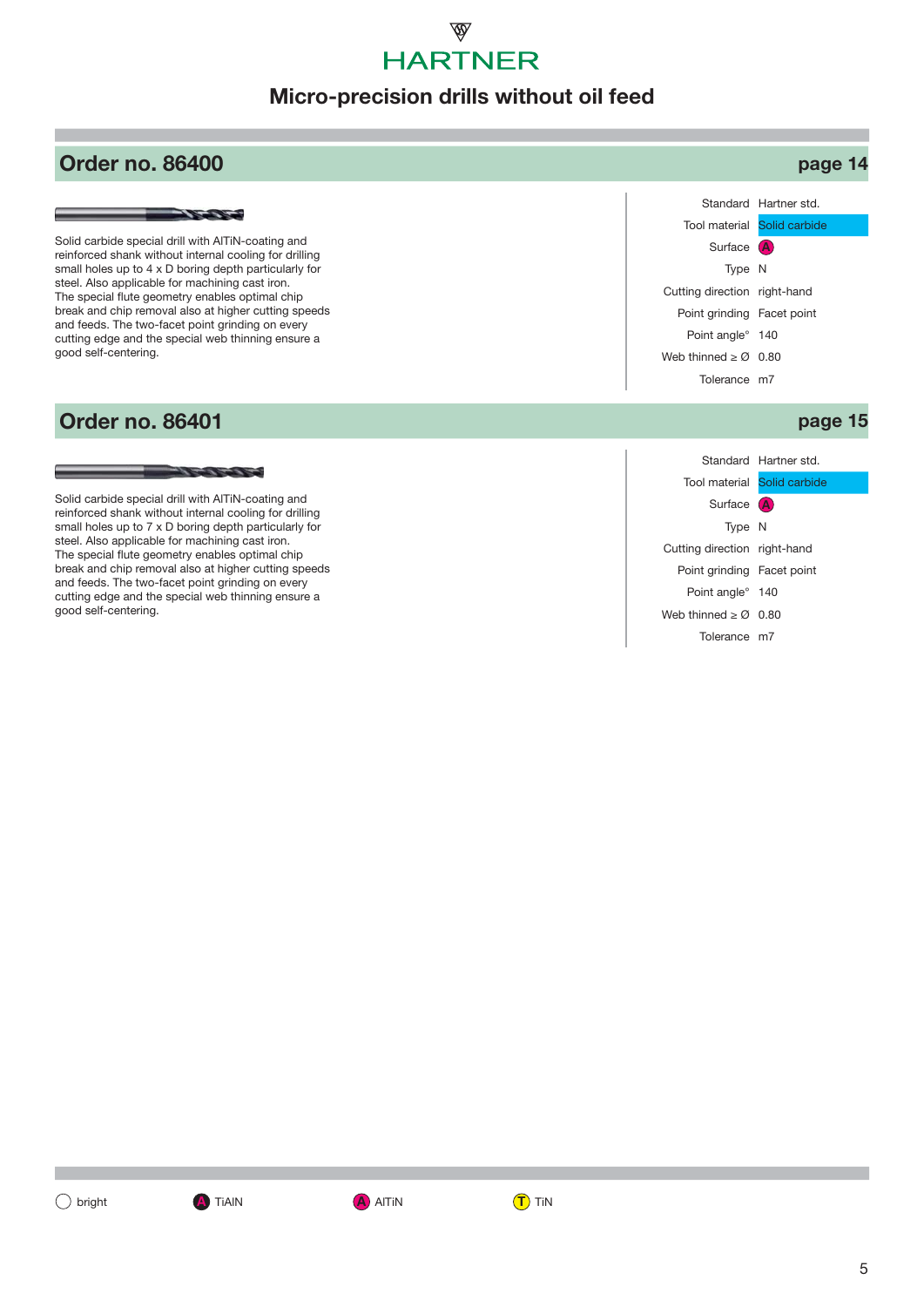# **HARTNFR**

#### Micro-precision drills with oil feed





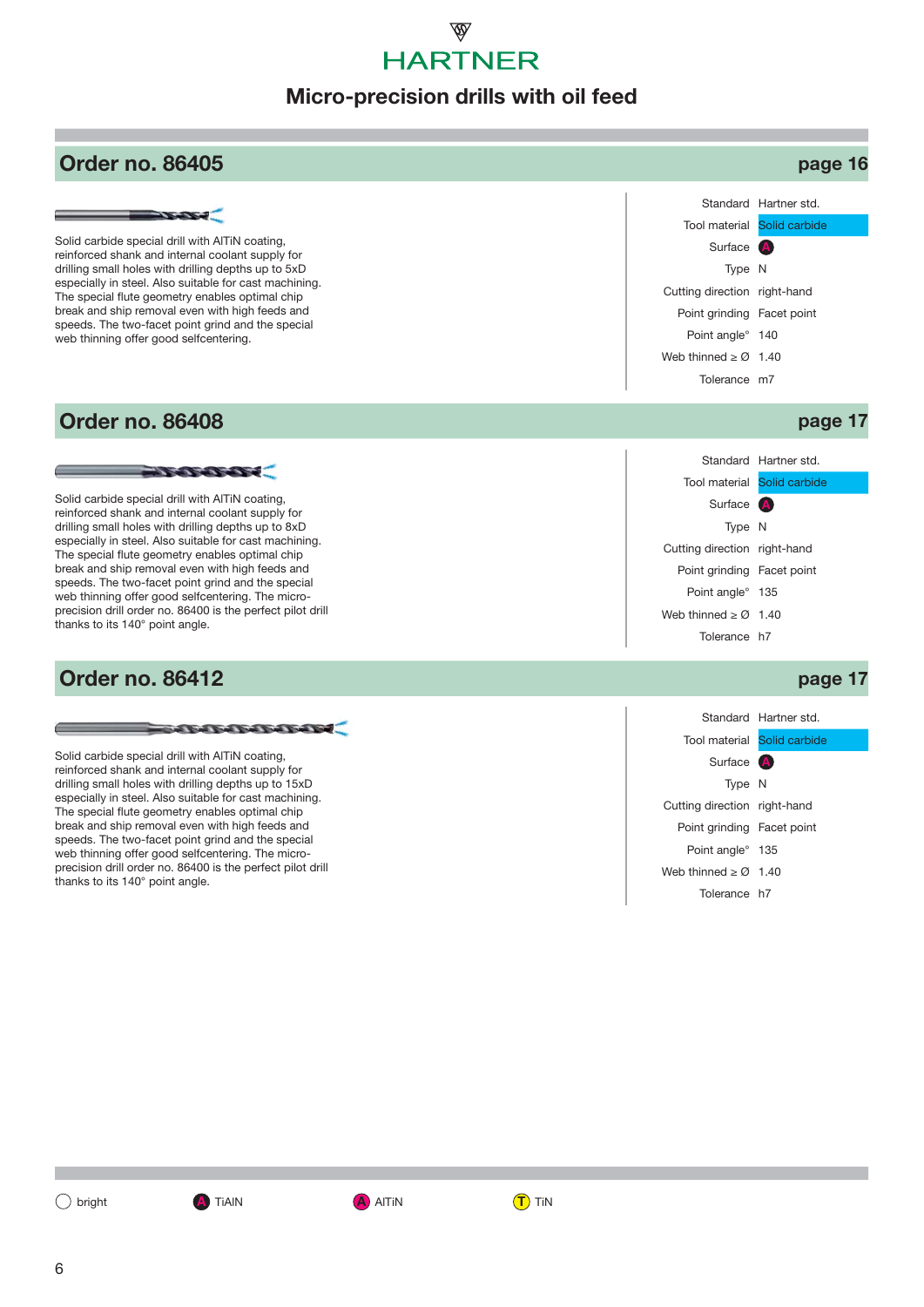#### Micro-precision drills without oil feed

|                |                               |                                        |              | 87011         | 87016           | 84810        | 89281         |
|----------------|-------------------------------|----------------------------------------|--------------|---------------|-----------------|--------------|---------------|
|                |                               | $\rm t_{max}=I_2\mbox{-}1,5\times d_1$ |              |               | <b>HSS-E-PM</b> |              | Solid carbide |
| $\sigma$       |                               | $t_{\text{max}}$                       | Ò            | 134           | 138             | 135          | 102           |
|                |                               | I <sub>2</sub>                         |              | right-hand    | left-hand       | right-hand   | right-hand    |
|                |                               | $\mathsf{I}_1$                         |              | ${\sf N}$     | ${\sf N}$       | ${\sf N}$    | ${\sf N}$     |
|                |                               |                                        |              | $\mathcal{L}$ | $(\ )$          | $\bigodot$   |               |
| d1             | d2                            | 1                                      | 12           |               |                 |              |               |
| mm             | mm                            | mm                                     | mm           |               |                 | Availability |               |
| 0.050          | 1.000                         | 25.00                                  | 0.40         |               |                 |              |               |
| 0.060<br>0.080 | 1.000<br>1.000                | 25.00<br>25.00                         | 0.40<br>0.50 |               |                 |              |               |
| 0.090          | 1.000                         | 25.00                                  | 0.50         |               |                 |              |               |
| 0.100          | 1.000                         | 25.00                                  | 0.50         |               |                 |              |               |
| 0.110<br>0.120 | 1.000<br>1.000                | 25.00<br>25.00                         | 0.50<br>0.50 |               |                 |              |               |
| 0.130          | 1.000                         | 25.00                                  | 0.80         |               |                 |              |               |
| 0.140          | 1.000                         | 25.00                                  | 0.80         |               |                 |              |               |
| 0.150<br>0.160 | 1.000<br>1.000                | 25.00<br>25.00                         | 0.80<br>1.10 |               |                 |              |               |
| 0.170          | 1.000                         | 25.00                                  | 1.10         |               |                 |              |               |
| 0.180<br>0.190 | 1.000<br>1.000                | 25.00<br>25.00                         | 1.10<br>1.10 |               |                 |              |               |
| 0.200          | 1.000                         | 25.00                                  | 1.50         |               |                 |              |               |
| 0.205          | 1.000                         | 25.00                                  | 1.50         |               |                 |              |               |
| 0.210<br>0.215 | 1.000<br>1.000                | 25.00<br>25.00                         | 1.50<br>1.50 |               |                 |              |               |
| 0.220          | 1.000                         | 25.00                                  | 1.50         |               | $\bullet$       |              |               |
| 0.225          | 1.000                         | 25.00                                  | 1.50         |               |                 |              |               |
| 0.230<br>0.235 | 1.000<br>1.000                | 25.00<br>25.00                         | 1.50<br>1.50 |               |                 |              |               |
| 0.240          | 1.000                         | 25.00                                  | 1.50         |               | $\bullet$       |              |               |
| 0.245          | 1.000                         | 25.00                                  | 1.90         |               |                 |              |               |
| 0.250<br>0.255 | 1.000<br>1.000                | 25.00<br>25.00                         | 1.90<br>1.90 |               |                 |              |               |
| 0.260          | 1.000                         | 25.00                                  | 1.90         |               |                 |              |               |
| 0.265<br>0.270 | 1.000<br>1.000                | 25.00<br>25.00                         | 1.90<br>1.90 |               |                 |              |               |
| 0.275          | 1.000                         | 25.00                                  | 1.90         |               |                 |              |               |
| 0.280          | 1.000                         | 25.00                                  | 1.90         |               | $\bullet$       |              |               |
| 0.285<br>0.290 | 1.000<br>1.000                | 25.00<br>25.00                         | 1.90<br>1.90 |               |                 |              |               |
| 0.295          | 1.000                         | 25.00                                  | 1.90         |               |                 |              |               |
| 0.300          | 1.000                         | 25.00                                  | 1.90         |               |                 |              |               |
| 0.310<br>0.315 | 1.000<br>1.000                | 25.00<br>25.00                         | 2.40<br>2.40 |               |                 |              |               |
| 0.320          | 1.000                         | 25.00                                  | 2.40         |               |                 |              |               |
| 0.325<br>0.330 | 1.000<br>1.000                | 25.00<br>25.00                         | 2.40<br>2.40 |               | $\bullet$       |              |               |
| 0.335          | 1.000                         | 25.00                                  | 2.40         |               |                 |              |               |
| 0.340          | 1.000                         | 25.00                                  | 2.40         |               |                 |              |               |
| 0.345<br>0.350 | 1.000<br>1.000                | 25.00<br>25.00                         | 2.40<br>2.40 |               |                 |              |               |
| 0.355          | 1.000                         | 25.00                                  | 2.40         |               |                 |              |               |
| 0.360          | 1.000                         | 25.00                                  | 2.40         |               | $\bullet$       |              |               |
| 0.365<br>0.370 | 1.000<br>1.000                | 25.00<br>25.00                         | 2.40<br>2.40 |               |                 |              |               |
| 0.375          | 1.000                         | 25.00                                  | 2.40         |               |                 |              |               |
| 0.380          | 1.000                         | 25.00                                  | 2.40         |               |                 |              |               |
| 0.385<br>0.390 | 1.000<br>1.000                | 25.00<br>25.00                         | 3.00<br>3.00 |               | 0               |              |               |
| 0.400          | 1.000                         | 25.00                                  | 3.00         |               |                 |              |               |
| 0.405          | 1.000                         | 25.00                                  | 3.00         |               |                 |              |               |
|                | Intermediate sizes available. |                                        |              |               |                 |              |               |

bright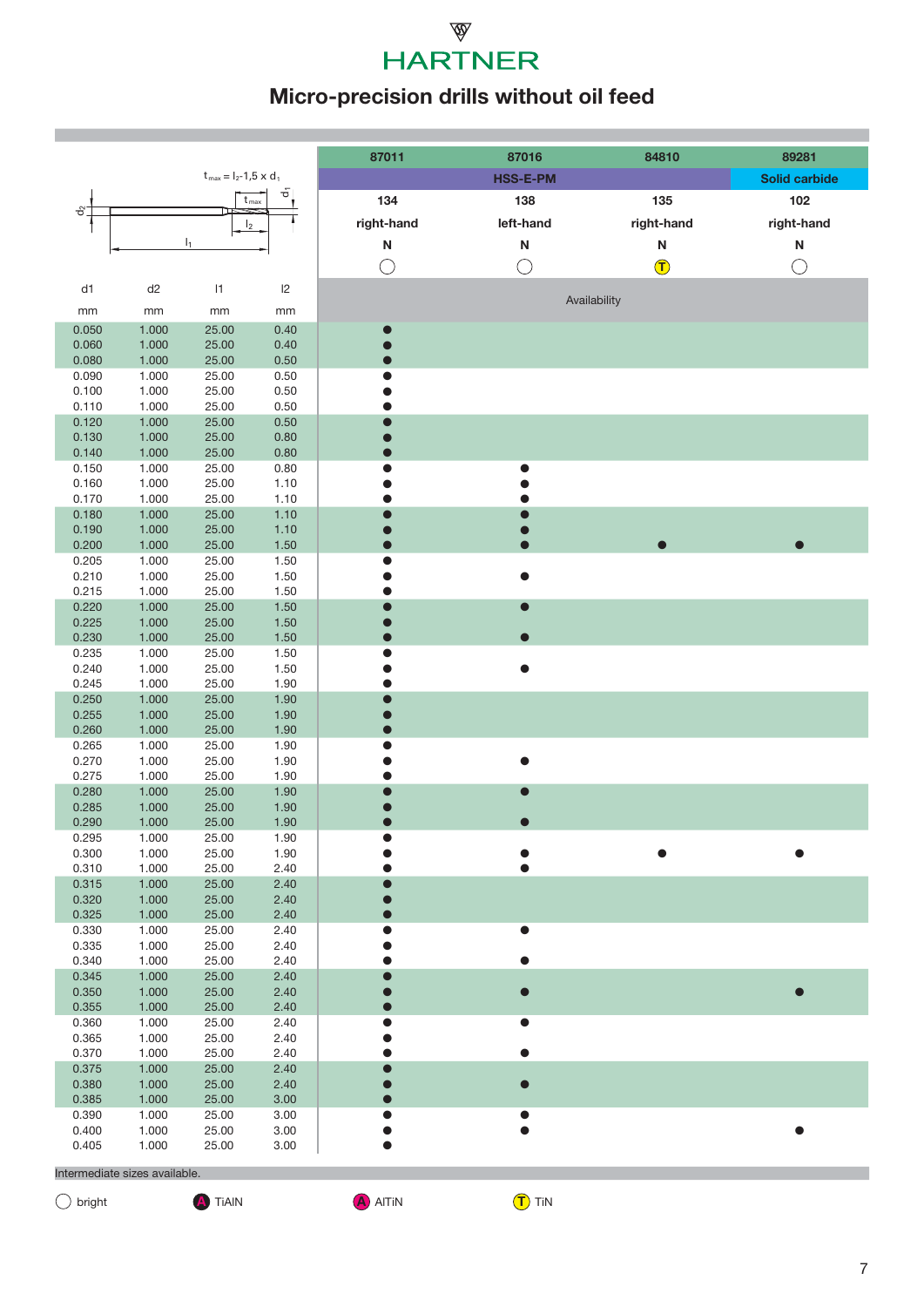#### Micro-precision drills without oil feed

|                |                               |                                  |              | 87011      | 87016           | 84810      | 89281         |
|----------------|-------------------------------|----------------------------------|--------------|------------|-----------------|------------|---------------|
|                |                               | $t_{max} = I_2 - 1.5 \times d_1$ |              |            | <b>HSS-E-PM</b> |            | Solid carbide |
| $\sigma$       |                               | ਠ<br>$t_{\text{max}}$            |              | 134        | 138             | 135        | 102           |
|                |                               | I <sub>2</sub>                   |              | right-hand | left-hand       | right-hand | right-hand    |
|                |                               | I <sub>1</sub>                   |              | ${\sf N}$  | ${\sf N}$       | N          | N             |
|                |                               |                                  |              |            | 0               | $\bigodot$ | $(\quad)$     |
| d1             | d2                            | 1                                | 12           |            |                 |            |               |
| mm             | mm                            | mm                               | mm           |            | Availability    |            |               |
| 0.410          | 1.000                         | 25.00                            | 3.00         |            |                 |            |               |
| 0.415<br>0.420 | 1.000<br>1.000                | 25.00<br>25.00                   | 3.00<br>3.00 |            |                 |            |               |
| 0.425          | 1.000                         | 25.00                            | 3.00         |            |                 |            |               |
| 0.430          | 1.000                         | 25.00                            | 3.00         |            |                 |            |               |
| 0.435<br>0.440 | 1.000<br>1.000                | 25.00<br>25.00                   | 3.00<br>3.00 |            | ●               |            |               |
| 0.450          | 1.000                         | 25.00                            | 3.00         |            |                 | ●          |               |
| 0.460<br>0.470 | 1.000<br>1.000                | 25.00<br>25.00                   | 3.00<br>3.00 |            |                 |            |               |
| 0.480          | 1.000                         | 25.00                            | 3.00         |            |                 |            |               |
| 0.485          | 1.000                         | 25.00                            | 3.40         |            |                 |            |               |
| 0.490<br>0.495 | 1.000<br>1.000                | 25.00<br>25.00                   | 3.40<br>3.40 |            | $\bullet$       | $\bullet$  |               |
| 0.500          | 1.000                         | 25.00                            | 3.40         |            |                 |            |               |
| 0.505<br>0.510 | 1.000<br>1.000                | 25.00<br>25.00                   | 3.40<br>3.40 |            |                 |            |               |
| 0.515          | 1.000                         | 25.00                            | 3.40         |            |                 |            |               |
| 0.520          | 1.000                         | 25.00                            | 3.40         |            |                 | $\bullet$  |               |
| 0.525<br>0.530 | 1.000<br>1.000                | 25.00<br>25.00                   | 3.40<br>3.40 |            |                 |            |               |
| 0.535          | 1.000                         | 25.00                            | 3.90         |            |                 |            |               |
| 0.540          | 1.000                         | 25.00                            | 3.90         |            |                 |            |               |
| 0.550<br>0.555 | 1.000<br>1.000                | 25.00<br>25.00                   | 3.90<br>3.90 |            |                 |            |               |
| 0.560          | 1.000                         | 25.00                            | 3.90         |            |                 |            |               |
| 0.570<br>0.575 | 1.000<br>1.000                | 25.00<br>25.00                   | 3.90<br>3.90 |            |                 |            |               |
| 0.580          | 1.000                         | 25.00                            | 3.90         |            |                 |            |               |
| 0.585          | 1.000                         | 25.00                            | 3.90         |            |                 |            |               |
| 0.590<br>0.595 | 1.000<br>1.000                | 25.00<br>25.00                   | 3.90<br>3.90 |            | $\bullet$       | $\bullet$  |               |
| 0.600          | 1.000                         | 25.00                            | 3.90         |            |                 |            |               |
| 0.605<br>0.610 | 1.000<br>1.000                | 25.00<br>25.00                   | 4.20<br>4.20 |            |                 |            |               |
| 0.615          | 1.000                         | 25.00                            | 4.20         |            |                 |            |               |
| 0.620          | 1.000                         | 25.00                            | 4.20         |            | $\bullet$       |            |               |
| 0.625<br>0.630 | 1.000<br>1.000                | 25.00<br>25.00                   | 4.20<br>4.20 |            |                 |            |               |
| 0.640          | 1.000                         | 25.00                            | 4.20         |            |                 |            |               |
| 0.650          | 1.000                         | 25.00                            | 4.20         |            |                 |            |               |
| 0.660<br>0.665 | 1.000<br>1.000                | 25.00<br>25.00                   | 4.20<br>4.20 |            | $\bullet$       |            |               |
| 0.670          | 1.000                         | 25.00                            | 4.20         |            |                 |            |               |
| 0.680<br>0.690 | 1.000<br>1.000                | 25.00<br>25.00                   | 4.80<br>4.80 |            |                 |            |               |
| 0.695          | 1.000                         | 25.00                            | 4.80         |            |                 |            |               |
| 0.700          | 1.000                         | 25.00                            | 4.80         |            |                 |            |               |
| 0.705<br>0.710 | 1.000<br>1.000                | 25.00<br>25.00                   | 4.80<br>4.80 |            | ●               |            |               |
| 0.720          | 1.000                         | 25.00                            | 4.80         |            |                 |            |               |
| 0.730<br>0.740 | 1.000<br>1.000                | 25.00<br>25.00                   | 4.80<br>4.80 |            |                 |            |               |
| 0.750          | 1.000                         | 25.00                            | 4.80         |            |                 |            |               |
|                | Intermediate sizes available. |                                  |              |            |                 |            |               |
|                |                               |                                  |              |            |                 |            |               |
| bright         |                               | <b>A</b> TIAIN                   |              | A AITIN    | $T$ TiN         |            |               |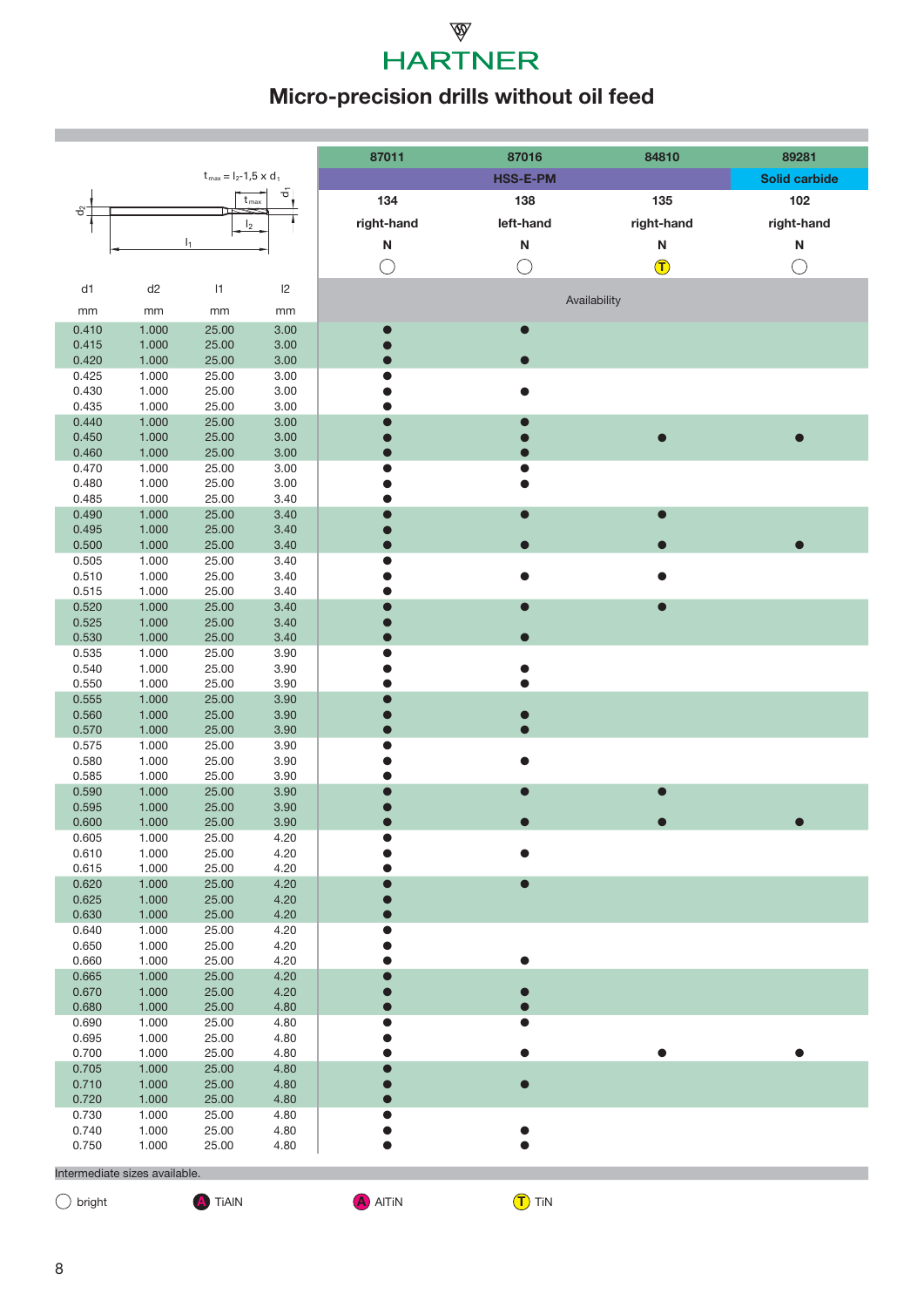#### Micro-precision drills without oil feed

|                |                               |                                  |              | 87011      | 87016           | 84810      | 89281         |
|----------------|-------------------------------|----------------------------------|--------------|------------|-----------------|------------|---------------|
|                |                               | $t_{max} = I_2 - 1.5 \times d_1$ |              |            | <b>HSS-E-PM</b> |            | Solid carbide |
| $\sigma$       |                               | $t_{\text{max}}$                 | ਠ            | 134        | 138             | 135        | 102           |
|                |                               | I <sub>2</sub>                   |              | right-hand | left-hand       | right-hand | right-hand    |
|                |                               | $\mathsf{I}_1$                   |              | N          | N               | N          | N             |
|                |                               |                                  |              | $(\ )$     | $(\quad)$       | $\bigodot$ | ŗ.            |
| d1             | d2                            | 1                                | 2            |            |                 |            |               |
| mm             | mm                            | mm                               | mm           |            | Availability    |            |               |
| 0.760          | 1.000                         | 25.00                            | 5.30         |            |                 |            |               |
| 0.770<br>0.780 | 1.000<br>1.000                | 25.00<br>25.00                   | 5.30<br>5.30 |            |                 |            |               |
| 0.790          | 1.000                         | 25.00                            | 5.30         |            |                 |            |               |
| 0.800          | 1.500                         | 25.00                            | 5.30         |            |                 |            |               |
| 0.810<br>0.820 | 1.500<br>1.500                | 25.00<br>25.00                   | 5.30<br>5.30 |            |                 |            |               |
| 0.830          | 1.500                         | 25.00                            | 5.30         |            |                 |            |               |
| 0.840<br>0.850 | 1.500<br>1.500                | 25.00<br>25.00                   | 5.30<br>5.30 |            |                 |            |               |
| 0.860          | 1.500                         | 25.00                            | 6.00         |            |                 |            |               |
| 0.870          | 1.500                         | 25.00                            | 6.00         |            |                 |            |               |
| 0.880<br>0.890 | 1.500<br>1.500                | 25.00<br>25.00                   | 6.00<br>6.00 |            |                 | $\bullet$  |               |
| 0.900          | 1.500                         | 25.00                            | 6.00         |            |                 |            |               |
| 0.910          | 1.500                         | 25.00                            | 6.00         |            |                 |            |               |
| 0.920<br>0.930 | 1.500<br>1.500                | 25.00<br>25.00                   | 6.00<br>6.00 |            |                 |            |               |
| 0.940          | 1.500                         | 25.00                            | 6.00         |            |                 |            |               |
| 0.950          | 1.500                         | 25.00                            | 6.00         |            |                 |            |               |
| 0.960<br>0.970 | 1.500<br>1.500                | 25.00<br>25.00                   | 6.80<br>6.80 |            |                 |            |               |
| 0.980          | 1.500                         | 25.00                            | 6.80         |            |                 |            |               |
| 0.990<br>1.000 | 1.500<br>1.500                | 25.00<br>25.00                   | 6.80<br>6.80 |            |                 | $\bullet$  | $\bullet$     |
| 1.010          | 1.500                         | 25.00                            | 6.80         |            |                 |            |               |
| 1.020          | 1.500                         | 25.00                            | 6.80         |            |                 |            |               |
| 1.030<br>1.040 | 1.500<br>1.500                | 25.00<br>25.00                   | 6.80<br>6.80 |            |                 |            |               |
| 1.050          | 1.500                         | 25.00                            | 6.80         |            |                 |            |               |
| 1.060          | 1.500                         | 25.00                            | 6.80         |            |                 |            |               |
| 1.070<br>1.080 | 1.500<br>1.500                | 25.00<br>25.00                   | 7.60<br>7.60 |            |                 |            |               |
| 1.100          | 1.500                         | 25.00                            | 7.60         |            |                 |            |               |
| 1.110          | 1.500                         | 25.00                            | 7.60         |            |                 |            |               |
| 1.120<br>1.140 | 1.500<br>1.500                | 25.00<br>25.00                   | 7.60<br>7.60 |            |                 |            |               |
| 1.150          | 1.500                         | 25.00                            | 7.60         |            | $\bullet$       | $\bullet$  |               |
| 1.160<br>1.170 | 1.500<br>1.500                | 25.00<br>25.00                   | 7.60<br>7.60 |            |                 |            |               |
| 1.180          | 1.500                         | 25.00                            | 7.60         |            |                 |            |               |
| 1.190          | 1.500                         | 25.00                            | 8.50         |            |                 |            |               |
| 1.200<br>1.210 | 1.500<br>1.500                | 25.00<br>25.00                   | 8.50<br>8.50 |            |                 |            |               |
| 1.220          | 1.500                         | 25.00                            | 8.50         |            |                 |            |               |
| 1.230          | 1.500                         | 25.00                            | 8.50         |            |                 |            |               |
| 1.240<br>1.250 | 1.500<br>1.500                | 25.00<br>25.00                   | 8.50<br>8.50 |            | $\bullet$       |            |               |
| 1.260          | 1.500                         | 25.00                            | 8.50         |            |                 |            |               |
| 1.270          | 1.500                         | 25.00                            | 8.50         |            |                 |            |               |
| 1.280<br>1.290 | 1.500<br>1.500                | 25.00<br>25.00                   | 8.50<br>8.50 |            |                 |            |               |
| 1.300          | 1.500                         | 25.00                            | 8.50         |            |                 |            |               |
| 1.310          | 1.500                         | 25.00                            | 8.50         |            |                 |            |               |
|                | Intermediate sizes available. |                                  |              |            |                 |            |               |

bright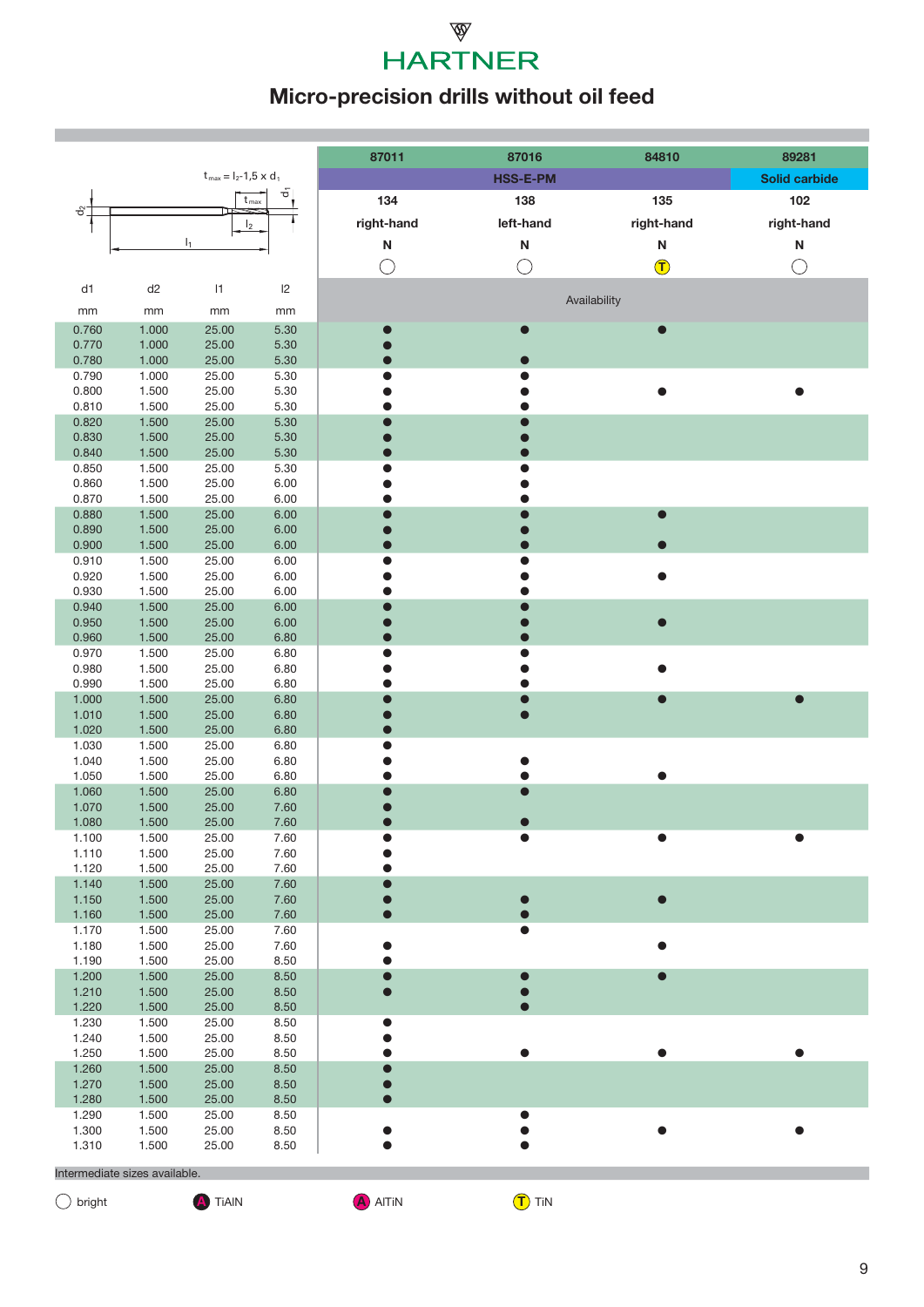## Micro-precision drills without oil feed

|                |                               |                                        |                | 87011      | 87016           | 84810                     | 89281         |
|----------------|-------------------------------|----------------------------------------|----------------|------------|-----------------|---------------------------|---------------|
|                |                               | $\rm t_{max}=I_2\mbox{-}1,5\times d_1$ | ਠ              |            | <b>HSS-E-PM</b> |                           | Solid carbide |
| $\sigma$ .     |                               | $t_{\rm max}$                          |                | 134        | 138             | 135                       | 102           |
|                |                               | I <sub>2</sub>                         |                | right-hand | left-hand       | right-hand                | right-hand    |
|                |                               | $\mathsf{I}_1$                         |                | ${\sf N}$  | ${\sf N}$       | $\boldsymbol{\mathsf{N}}$ | ${\sf N}$     |
|                |                               |                                        |                | ◯          | ◯               | $\bigodot$                | $(\ )$        |
| d1             | d2                            | 1                                      | 12             |            |                 |                           |               |
| mm             | $\mathsf{mm}$                 | $\mathsf{mm}$                          | $\,mm$         |            | Availability    |                           |               |
| 1.320          | 1.500                         | 25.00                                  | 8.50           |            | $\bullet$       |                           |               |
| 1.340<br>1.350 | 1.500<br>1.500                | 25.00<br>25.00                         | 9.50<br>9.50   |            |                 |                           |               |
| 1.380          | 1.500                         | 25.00                                  | 9.50           |            |                 |                           |               |
| 1.390          | 1.500                         | 25.00                                  | 9.50           |            |                 |                           |               |
| 1.400<br>1.410 | 1.500<br>1.500                | 25.00<br>25.00                         | 9.50<br>9.50   |            | ●               | $\bullet$                 |               |
| 1.420          | 1.500                         | 25.00                                  | 9.50           |            |                 |                           |               |
| 1.430          | 1.500                         | 25.00                                  | 9.50           |            |                 |                           |               |
| 1.440<br>1.450 | 1.500<br>1.500                | 25.00<br>25.00                         | 9.50<br>9.50   |            |                 |                           |               |
| 1.500          | 2.000                         | 30.00                                  | 9.50           |            |                 |                           |               |
| 1.600          | 2.000                         | 30.00                                  | 10.60          |            |                 |                           |               |
| 1.630<br>1.700 | 2.000<br>2.000                | 30.00<br>30.00                         | 10.60<br>10.60 |            |                 |                           |               |
| 1.800          | 2.000                         | 30.00                                  | 11.80          |            |                 |                           |               |
| 1.850          | 2.000                         | 30.00                                  | 11.80          |            |                 |                           |               |
| 1.900          | 2.000                         | 30.00                                  | 11.80          | $\bullet$  |                 |                           |               |
|                |                               |                                        |                |            |                 |                           |               |
|                |                               |                                        |                |            |                 |                           |               |
|                |                               |                                        |                |            |                 |                           |               |
|                |                               |                                        |                |            |                 |                           |               |
|                |                               |                                        |                |            |                 |                           |               |
|                |                               |                                        |                |            |                 |                           |               |
|                |                               |                                        |                |            |                 |                           |               |
|                |                               |                                        |                |            |                 |                           |               |
|                |                               |                                        |                |            |                 |                           |               |
|                |                               |                                        |                |            |                 |                           |               |
|                |                               |                                        |                |            |                 |                           |               |
|                |                               |                                        |                |            |                 |                           |               |
|                |                               |                                        |                |            |                 |                           |               |
|                |                               |                                        |                |            |                 |                           |               |
|                |                               |                                        |                |            |                 |                           |               |
|                |                               |                                        |                |            |                 |                           |               |
|                |                               |                                        |                |            |                 |                           |               |
|                |                               |                                        |                |            |                 |                           |               |
|                |                               |                                        |                |            |                 |                           |               |
|                |                               |                                        |                |            |                 |                           |               |
|                |                               |                                        |                |            |                 |                           |               |
|                |                               |                                        |                |            |                 |                           |               |
|                |                               |                                        |                |            |                 |                           |               |
|                |                               |                                        |                |            |                 |                           |               |
|                |                               |                                        |                |            |                 |                           |               |
|                |                               |                                        |                |            |                 |                           |               |
|                | Intermediate sizes available. |                                        |                |            |                 |                           |               |
| ( )<br>bright  |                               | <b>A</b> TIAIN                         |                | A AITIN    | $T$ TiN         |                           |               |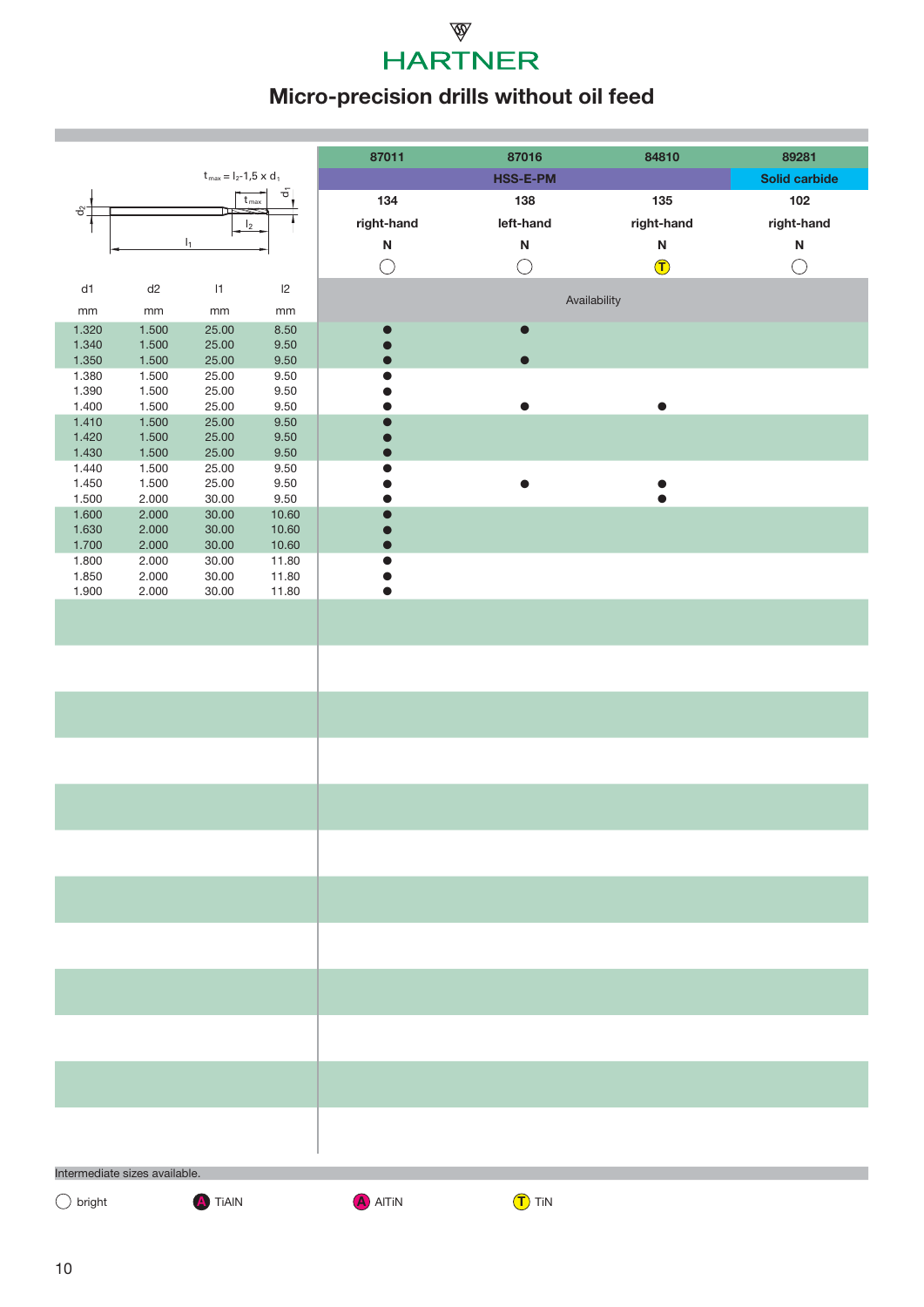#### Micro-precision drills without oil feed

|                |                |                                  |                | 86402         |
|----------------|----------------|----------------------------------|----------------|---------------|
|                |                | $t_{max} = I_2 - 1.5 \times d_1$ |                | Solid carbide |
|                |                | $t_{\text{max}}$                 | ਠ              | 102           |
| $\sigma$       |                |                                  |                |               |
|                |                | I <sub>2</sub>                   |                | right-hand    |
|                |                | I <sub>1</sub>                   |                | N             |
|                |                |                                  |                | A             |
| d1             | d2             | 1                                | 12             |               |
|                |                |                                  |                | Availability  |
| mm             | mm             | mm                               | mm             |               |
| 0.100<br>0.150 | 3.000<br>3.000 | 38.00<br>38.00                   | 1.20<br>2.00   |               |
| 0.200          | 3.000          | 38.00                            | 2.50           |               |
| 0.250          | 3.000          | 38.00                            | 3.00           |               |
| 0.300          | 3.000          | 38.00                            | 5.00           |               |
| 0.310          | 3.000          | 38.00                            | 5.00           |               |
| 0.350<br>0.370 | 3.000<br>3.000 | 38.00<br>38.00                   | 6.00<br>6.00   |               |
| 0.400          | 3.000          | 38.00                            | 7.00           |               |
| 0.450          | 3.000          | 38.00                            | 7.00           |               |
| 0.500          | 3.000          | 38.00                            | 7.00           |               |
| 0.550          | 3.000          | 38.00                            | 7.00           |               |
| 0.600<br>0.640 | 3.000<br>3.000 | 38.00<br>38.00                   | 7.00<br>7.00   |               |
| 0.650          | 3.000          | 38.00                            | 7.00           |               |
| 0.700          | 3.000          | 38.00                            | 8.00           |               |
| 0.710          | 3.000          | 38.00                            | 8.00           |               |
| 0.720          | 3.000          | 38.00                            | 8.00           |               |
| 0.740<br>0.750 | 3.000<br>3.000 | 38.00<br>38.00                   | 8.00<br>8.00   |               |
| 0.760          | 3.000          | 38.00                            | 8.00           |               |
| 0.770          | 3.000          | 38.00                            | 8.00           |               |
| 0.780          | 3.000          | 38.00                            | 8.00           |               |
| 0.790          | 3.000          | 38.00                            | 8.00           |               |
| 0.800<br>0.810 | 3.000<br>3.000 | 38.00<br>38.00                   | 10.00<br>10.00 |               |
| 0.820          | 3.000          | 38.00                            | 10.00          |               |
| 0.830          | 3.000          | 38.00                            | 10.00          |               |
| 0.840          | 3.000          | 38.00                            | 10.00          |               |
| 0.850          | 3.000          | 38.00                            | 10.00          |               |
| 0.860<br>0.870 | 3.000<br>3.000 | 38.00<br>38.00                   | 10.00<br>10.00 |               |
| 0.880          | 3.000          | 38.00                            | 10.00          |               |
| 0.890          | 3.000          | 38.00                            | 10.00          |               |
| 0.900          | 3.000          | 38.00                            | 10.00          |               |
| 0.910          | 3.000          | 38.00                            | 10.00          |               |
| 0.920<br>0.930 | 3.000<br>3.000 | 38.00<br>38.00                   | 10.00<br>10.00 |               |
| 0.940          | 3.000          | 38.00                            | 10.00          |               |
| 0.950          | 3.000          | 38.00                            | 10.00          |               |
| 0.960          | 3.000          | 38.00                            | 10.00          |               |
| 0.970          | 3.000          | 38.00                            | 10.00          |               |
| 0.980<br>0.990 | 3.000<br>3.000 | 38.00<br>38.00                   | 10.00<br>10.00 |               |
| 1.000          | 3.000          | 38.00                            | 10.00          |               |
| 1.100          | 3.000          | 38.00                            | 10.00          |               |
| 1.110          | 3.000          | 38.00                            | 10.00          |               |
| 1.150          | 3.000          | 38.00                            | 10.00          |               |
| 1.200<br>1.210 | 3.000<br>3.000 | 38.00<br>38.00                   | 10.00<br>10.00 |               |
| 1.400          | 3.000          | 38.00                            | 10.00          |               |
| 1.450          | 3.000          | 38.00                            | 10.00          |               |
| 1.500          | 3.000          | 38.00                            | 10.00          |               |
| 1.510          | 3.000          | 38.00                            | 10.00          |               |

Intermediate sizes available.

 $\bigcirc$  bright

**A** TIAIN **A** AITIN **T** TIN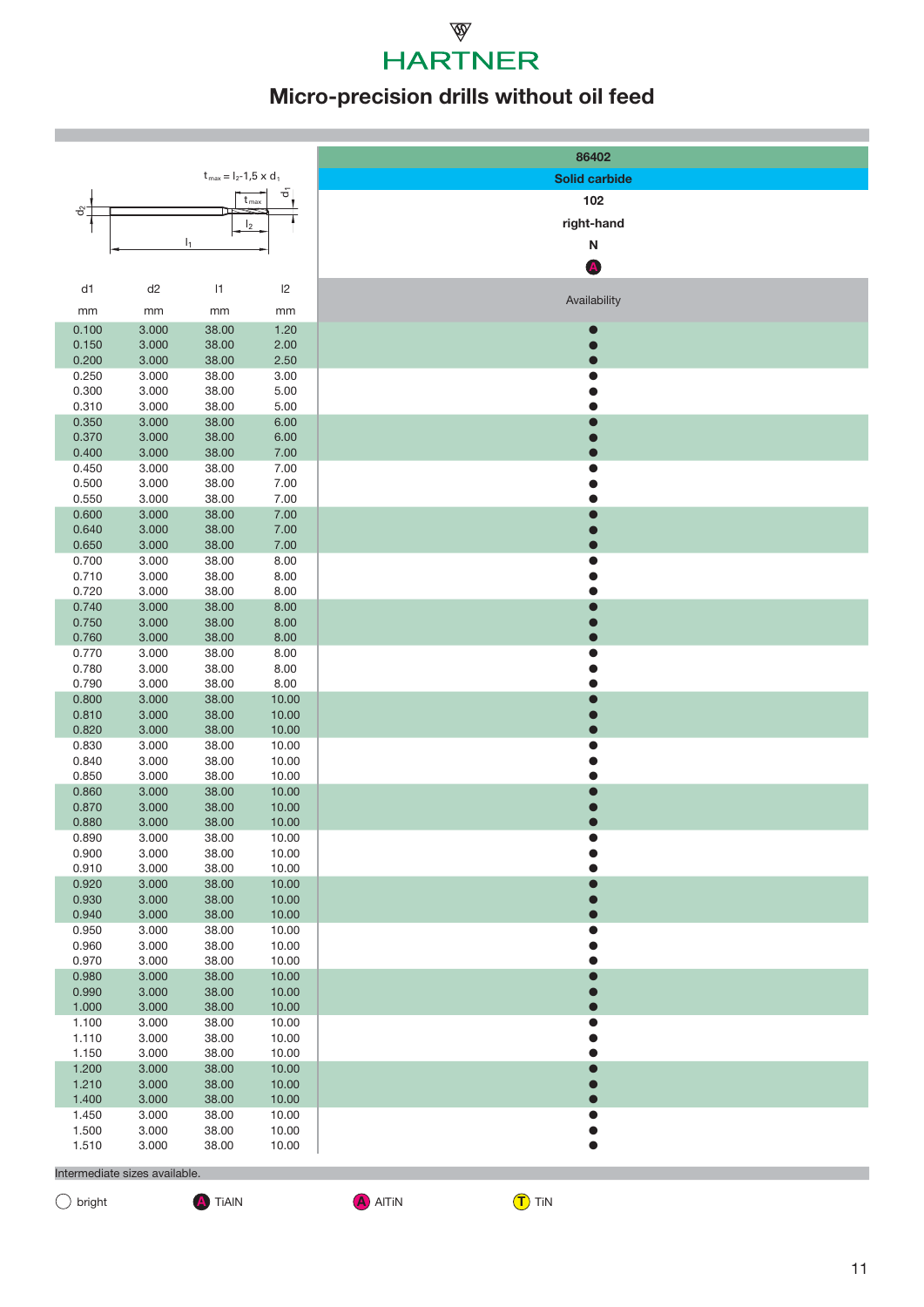## Micro-precision drills without oil feed

| $\rm t_{max}=I_2\mbox{-}1,5\times d_1$<br>Solid carbide<br>ਠ<br>102<br>$t_{\text{max}}$<br>$\sigma$ .<br>right-hand<br>I <sub>2</sub><br>$\mathsf{I}_1$<br>${\sf N}$<br>$\blacktriangle$<br> 1<br>d1<br>d2<br>12<br>Availability<br>$\mathsf{mm}$<br>mm<br>$\mathsf{mm}$<br>$\,mm$<br>1.520<br>3.000<br>38.00<br>10.00<br>1.550<br>3.000<br>38.00<br>10.00<br>1.600<br>3.000<br>38.00<br>12.00<br>38.00<br>12.00<br>1.650<br>3.000<br>1.700<br>3.000<br>38.00<br>12.00<br>1.800<br>3.000<br>38.00<br>12.00<br>1.810<br>3.000<br>38.00<br>12.00<br>1.830<br>3.000<br>38.00<br>12.00<br>1.850<br>3.000<br>38.00<br>12.00<br>1.900<br>12.00<br>3.000<br>38.00<br>1.920<br>3.000<br>38.00<br>12.00<br>1.950<br>3.000<br>38.00<br>12.00<br>1.980<br>3.000<br>38.00<br>12.00<br>38.00<br>2.000<br>3.000<br>12.00<br>2.050<br>3.000<br>38.00<br>12.00<br>2.100<br>3.000<br>38.00<br>12.00<br>2.400<br>38.00<br>3.000<br>12.00<br>2.500<br>3.000<br>38.00<br>12.00<br>2.600<br>3.000<br>38.00<br>12.00<br>2.750<br>3.000<br>38.00<br>12.00<br>12.00<br>2.950<br>3.000<br>38.00<br>3.000<br>12.00<br>3.000<br>38.00<br>$\bullet$<br>Intermediate sizes available.<br>$T$ TiN<br>A AITIN<br><b>A</b> TIAIN<br>$\bigcirc$ bright |  |  |       |
|-----------------------------------------------------------------------------------------------------------------------------------------------------------------------------------------------------------------------------------------------------------------------------------------------------------------------------------------------------------------------------------------------------------------------------------------------------------------------------------------------------------------------------------------------------------------------------------------------------------------------------------------------------------------------------------------------------------------------------------------------------------------------------------------------------------------------------------------------------------------------------------------------------------------------------------------------------------------------------------------------------------------------------------------------------------------------------------------------------------------------------------------------------------------------------------------------------------------------|--|--|-------|
|                                                                                                                                                                                                                                                                                                                                                                                                                                                                                                                                                                                                                                                                                                                                                                                                                                                                                                                                                                                                                                                                                                                                                                                                                       |  |  | 86402 |
|                                                                                                                                                                                                                                                                                                                                                                                                                                                                                                                                                                                                                                                                                                                                                                                                                                                                                                                                                                                                                                                                                                                                                                                                                       |  |  |       |
|                                                                                                                                                                                                                                                                                                                                                                                                                                                                                                                                                                                                                                                                                                                                                                                                                                                                                                                                                                                                                                                                                                                                                                                                                       |  |  |       |
|                                                                                                                                                                                                                                                                                                                                                                                                                                                                                                                                                                                                                                                                                                                                                                                                                                                                                                                                                                                                                                                                                                                                                                                                                       |  |  |       |
|                                                                                                                                                                                                                                                                                                                                                                                                                                                                                                                                                                                                                                                                                                                                                                                                                                                                                                                                                                                                                                                                                                                                                                                                                       |  |  |       |
|                                                                                                                                                                                                                                                                                                                                                                                                                                                                                                                                                                                                                                                                                                                                                                                                                                                                                                                                                                                                                                                                                                                                                                                                                       |  |  |       |
|                                                                                                                                                                                                                                                                                                                                                                                                                                                                                                                                                                                                                                                                                                                                                                                                                                                                                                                                                                                                                                                                                                                                                                                                                       |  |  |       |
|                                                                                                                                                                                                                                                                                                                                                                                                                                                                                                                                                                                                                                                                                                                                                                                                                                                                                                                                                                                                                                                                                                                                                                                                                       |  |  |       |
|                                                                                                                                                                                                                                                                                                                                                                                                                                                                                                                                                                                                                                                                                                                                                                                                                                                                                                                                                                                                                                                                                                                                                                                                                       |  |  |       |
|                                                                                                                                                                                                                                                                                                                                                                                                                                                                                                                                                                                                                                                                                                                                                                                                                                                                                                                                                                                                                                                                                                                                                                                                                       |  |  |       |
|                                                                                                                                                                                                                                                                                                                                                                                                                                                                                                                                                                                                                                                                                                                                                                                                                                                                                                                                                                                                                                                                                                                                                                                                                       |  |  |       |
|                                                                                                                                                                                                                                                                                                                                                                                                                                                                                                                                                                                                                                                                                                                                                                                                                                                                                                                                                                                                                                                                                                                                                                                                                       |  |  |       |
|                                                                                                                                                                                                                                                                                                                                                                                                                                                                                                                                                                                                                                                                                                                                                                                                                                                                                                                                                                                                                                                                                                                                                                                                                       |  |  |       |
|                                                                                                                                                                                                                                                                                                                                                                                                                                                                                                                                                                                                                                                                                                                                                                                                                                                                                                                                                                                                                                                                                                                                                                                                                       |  |  |       |
|                                                                                                                                                                                                                                                                                                                                                                                                                                                                                                                                                                                                                                                                                                                                                                                                                                                                                                                                                                                                                                                                                                                                                                                                                       |  |  |       |
|                                                                                                                                                                                                                                                                                                                                                                                                                                                                                                                                                                                                                                                                                                                                                                                                                                                                                                                                                                                                                                                                                                                                                                                                                       |  |  |       |
|                                                                                                                                                                                                                                                                                                                                                                                                                                                                                                                                                                                                                                                                                                                                                                                                                                                                                                                                                                                                                                                                                                                                                                                                                       |  |  |       |
|                                                                                                                                                                                                                                                                                                                                                                                                                                                                                                                                                                                                                                                                                                                                                                                                                                                                                                                                                                                                                                                                                                                                                                                                                       |  |  |       |
|                                                                                                                                                                                                                                                                                                                                                                                                                                                                                                                                                                                                                                                                                                                                                                                                                                                                                                                                                                                                                                                                                                                                                                                                                       |  |  |       |
|                                                                                                                                                                                                                                                                                                                                                                                                                                                                                                                                                                                                                                                                                                                                                                                                                                                                                                                                                                                                                                                                                                                                                                                                                       |  |  |       |
|                                                                                                                                                                                                                                                                                                                                                                                                                                                                                                                                                                                                                                                                                                                                                                                                                                                                                                                                                                                                                                                                                                                                                                                                                       |  |  |       |
|                                                                                                                                                                                                                                                                                                                                                                                                                                                                                                                                                                                                                                                                                                                                                                                                                                                                                                                                                                                                                                                                                                                                                                                                                       |  |  |       |
|                                                                                                                                                                                                                                                                                                                                                                                                                                                                                                                                                                                                                                                                                                                                                                                                                                                                                                                                                                                                                                                                                                                                                                                                                       |  |  |       |
|                                                                                                                                                                                                                                                                                                                                                                                                                                                                                                                                                                                                                                                                                                                                                                                                                                                                                                                                                                                                                                                                                                                                                                                                                       |  |  |       |
|                                                                                                                                                                                                                                                                                                                                                                                                                                                                                                                                                                                                                                                                                                                                                                                                                                                                                                                                                                                                                                                                                                                                                                                                                       |  |  |       |
|                                                                                                                                                                                                                                                                                                                                                                                                                                                                                                                                                                                                                                                                                                                                                                                                                                                                                                                                                                                                                                                                                                                                                                                                                       |  |  |       |
|                                                                                                                                                                                                                                                                                                                                                                                                                                                                                                                                                                                                                                                                                                                                                                                                                                                                                                                                                                                                                                                                                                                                                                                                                       |  |  |       |
|                                                                                                                                                                                                                                                                                                                                                                                                                                                                                                                                                                                                                                                                                                                                                                                                                                                                                                                                                                                                                                                                                                                                                                                                                       |  |  |       |
|                                                                                                                                                                                                                                                                                                                                                                                                                                                                                                                                                                                                                                                                                                                                                                                                                                                                                                                                                                                                                                                                                                                                                                                                                       |  |  |       |
|                                                                                                                                                                                                                                                                                                                                                                                                                                                                                                                                                                                                                                                                                                                                                                                                                                                                                                                                                                                                                                                                                                                                                                                                                       |  |  |       |
|                                                                                                                                                                                                                                                                                                                                                                                                                                                                                                                                                                                                                                                                                                                                                                                                                                                                                                                                                                                                                                                                                                                                                                                                                       |  |  |       |
|                                                                                                                                                                                                                                                                                                                                                                                                                                                                                                                                                                                                                                                                                                                                                                                                                                                                                                                                                                                                                                                                                                                                                                                                                       |  |  |       |
|                                                                                                                                                                                                                                                                                                                                                                                                                                                                                                                                                                                                                                                                                                                                                                                                                                                                                                                                                                                                                                                                                                                                                                                                                       |  |  |       |
|                                                                                                                                                                                                                                                                                                                                                                                                                                                                                                                                                                                                                                                                                                                                                                                                                                                                                                                                                                                                                                                                                                                                                                                                                       |  |  |       |
|                                                                                                                                                                                                                                                                                                                                                                                                                                                                                                                                                                                                                                                                                                                                                                                                                                                                                                                                                                                                                                                                                                                                                                                                                       |  |  |       |
|                                                                                                                                                                                                                                                                                                                                                                                                                                                                                                                                                                                                                                                                                                                                                                                                                                                                                                                                                                                                                                                                                                                                                                                                                       |  |  |       |
|                                                                                                                                                                                                                                                                                                                                                                                                                                                                                                                                                                                                                                                                                                                                                                                                                                                                                                                                                                                                                                                                                                                                                                                                                       |  |  |       |
|                                                                                                                                                                                                                                                                                                                                                                                                                                                                                                                                                                                                                                                                                                                                                                                                                                                                                                                                                                                                                                                                                                                                                                                                                       |  |  |       |
|                                                                                                                                                                                                                                                                                                                                                                                                                                                                                                                                                                                                                                                                                                                                                                                                                                                                                                                                                                                                                                                                                                                                                                                                                       |  |  |       |
|                                                                                                                                                                                                                                                                                                                                                                                                                                                                                                                                                                                                                                                                                                                                                                                                                                                                                                                                                                                                                                                                                                                                                                                                                       |  |  |       |
|                                                                                                                                                                                                                                                                                                                                                                                                                                                                                                                                                                                                                                                                                                                                                                                                                                                                                                                                                                                                                                                                                                                                                                                                                       |  |  |       |
|                                                                                                                                                                                                                                                                                                                                                                                                                                                                                                                                                                                                                                                                                                                                                                                                                                                                                                                                                                                                                                                                                                                                                                                                                       |  |  |       |
|                                                                                                                                                                                                                                                                                                                                                                                                                                                                                                                                                                                                                                                                                                                                                                                                                                                                                                                                                                                                                                                                                                                                                                                                                       |  |  |       |
|                                                                                                                                                                                                                                                                                                                                                                                                                                                                                                                                                                                                                                                                                                                                                                                                                                                                                                                                                                                                                                                                                                                                                                                                                       |  |  |       |
|                                                                                                                                                                                                                                                                                                                                                                                                                                                                                                                                                                                                                                                                                                                                                                                                                                                                                                                                                                                                                                                                                                                                                                                                                       |  |  |       |
|                                                                                                                                                                                                                                                                                                                                                                                                                                                                                                                                                                                                                                                                                                                                                                                                                                                                                                                                                                                                                                                                                                                                                                                                                       |  |  |       |
|                                                                                                                                                                                                                                                                                                                                                                                                                                                                                                                                                                                                                                                                                                                                                                                                                                                                                                                                                                                                                                                                                                                                                                                                                       |  |  |       |
|                                                                                                                                                                                                                                                                                                                                                                                                                                                                                                                                                                                                                                                                                                                                                                                                                                                                                                                                                                                                                                                                                                                                                                                                                       |  |  |       |
|                                                                                                                                                                                                                                                                                                                                                                                                                                                                                                                                                                                                                                                                                                                                                                                                                                                                                                                                                                                                                                                                                                                                                                                                                       |  |  |       |
|                                                                                                                                                                                                                                                                                                                                                                                                                                                                                                                                                                                                                                                                                                                                                                                                                                                                                                                                                                                                                                                                                                                                                                                                                       |  |  |       |
|                                                                                                                                                                                                                                                                                                                                                                                                                                                                                                                                                                                                                                                                                                                                                                                                                                                                                                                                                                                                                                                                                                                                                                                                                       |  |  |       |
|                                                                                                                                                                                                                                                                                                                                                                                                                                                                                                                                                                                                                                                                                                                                                                                                                                                                                                                                                                                                                                                                                                                                                                                                                       |  |  |       |
|                                                                                                                                                                                                                                                                                                                                                                                                                                                                                                                                                                                                                                                                                                                                                                                                                                                                                                                                                                                                                                                                                                                                                                                                                       |  |  |       |
|                                                                                                                                                                                                                                                                                                                                                                                                                                                                                                                                                                                                                                                                                                                                                                                                                                                                                                                                                                                                                                                                                                                                                                                                                       |  |  |       |
|                                                                                                                                                                                                                                                                                                                                                                                                                                                                                                                                                                                                                                                                                                                                                                                                                                                                                                                                                                                                                                                                                                                                                                                                                       |  |  |       |
|                                                                                                                                                                                                                                                                                                                                                                                                                                                                                                                                                                                                                                                                                                                                                                                                                                                                                                                                                                                                                                                                                                                                                                                                                       |  |  |       |
|                                                                                                                                                                                                                                                                                                                                                                                                                                                                                                                                                                                                                                                                                                                                                                                                                                                                                                                                                                                                                                                                                                                                                                                                                       |  |  |       |
|                                                                                                                                                                                                                                                                                                                                                                                                                                                                                                                                                                                                                                                                                                                                                                                                                                                                                                                                                                                                                                                                                                                                                                                                                       |  |  |       |
|                                                                                                                                                                                                                                                                                                                                                                                                                                                                                                                                                                                                                                                                                                                                                                                                                                                                                                                                                                                                                                                                                                                                                                                                                       |  |  |       |
|                                                                                                                                                                                                                                                                                                                                                                                                                                                                                                                                                                                                                                                                                                                                                                                                                                                                                                                                                                                                                                                                                                                                                                                                                       |  |  |       |
|                                                                                                                                                                                                                                                                                                                                                                                                                                                                                                                                                                                                                                                                                                                                                                                                                                                                                                                                                                                                                                                                                                                                                                                                                       |  |  |       |
|                                                                                                                                                                                                                                                                                                                                                                                                                                                                                                                                                                                                                                                                                                                                                                                                                                                                                                                                                                                                                                                                                                                                                                                                                       |  |  |       |
|                                                                                                                                                                                                                                                                                                                                                                                                                                                                                                                                                                                                                                                                                                                                                                                                                                                                                                                                                                                                                                                                                                                                                                                                                       |  |  |       |
|                                                                                                                                                                                                                                                                                                                                                                                                                                                                                                                                                                                                                                                                                                                                                                                                                                                                                                                                                                                                                                                                                                                                                                                                                       |  |  |       |
|                                                                                                                                                                                                                                                                                                                                                                                                                                                                                                                                                                                                                                                                                                                                                                                                                                                                                                                                                                                                                                                                                                                                                                                                                       |  |  |       |
|                                                                                                                                                                                                                                                                                                                                                                                                                                                                                                                                                                                                                                                                                                                                                                                                                                                                                                                                                                                                                                                                                                                                                                                                                       |  |  |       |
|                                                                                                                                                                                                                                                                                                                                                                                                                                                                                                                                                                                                                                                                                                                                                                                                                                                                                                                                                                                                                                                                                                                                                                                                                       |  |  |       |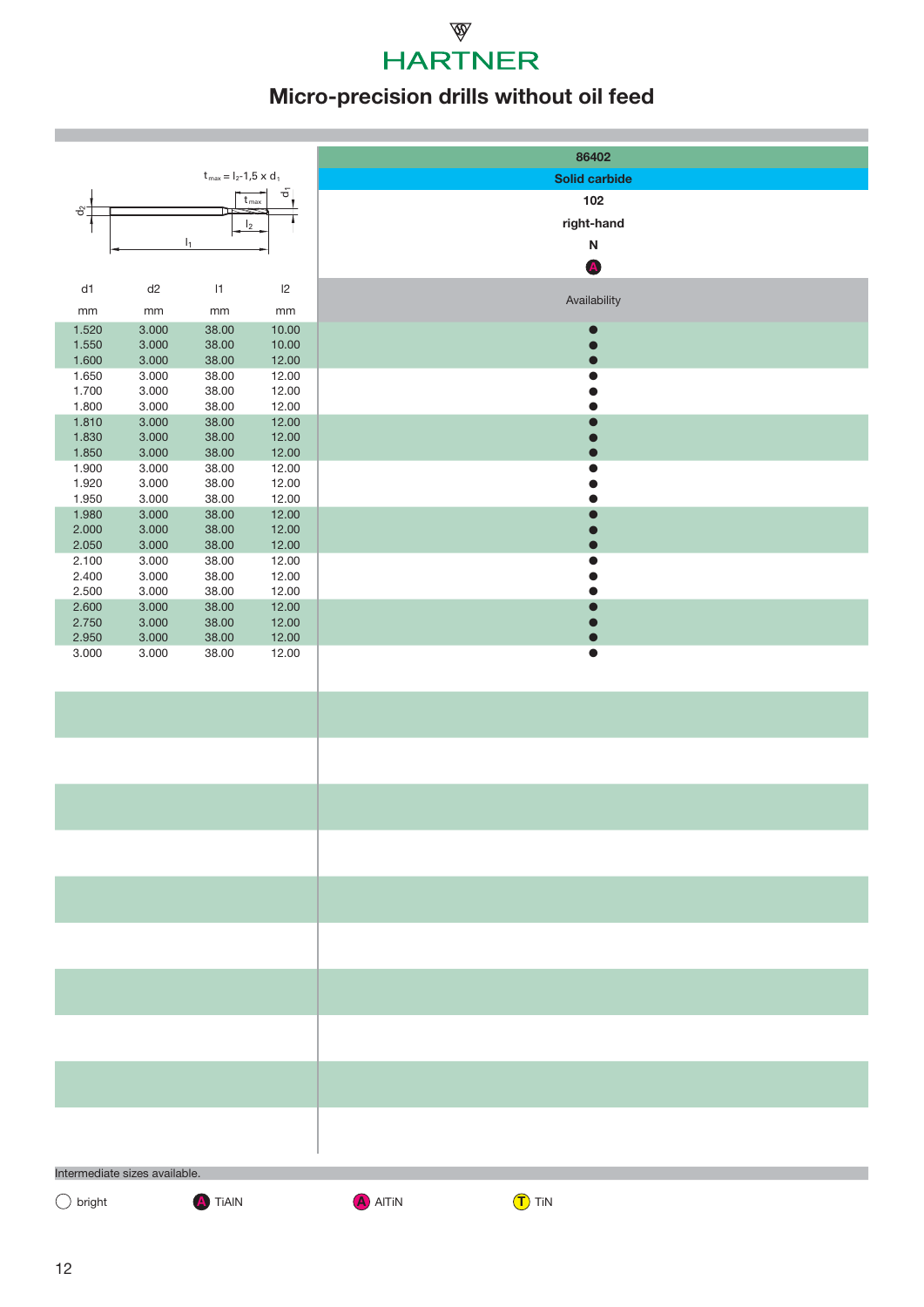## Micro-precision drills without oil feed

|                   |                               |                                        |                                  | 89286              |
|-------------------|-------------------------------|----------------------------------------|----------------------------------|--------------------|
|                   |                               | $\rm t_{max}=I_2\mbox{-}1,5\times d_1$ |                                  | Solid carbide      |
|                   |                               |                                        | ਠ                                |                    |
| $\sigma$ .        |                               |                                        | $t_{\scriptscriptstyle \sf max}$ | 102                |
|                   |                               | I <sub>2</sub>                         |                                  | right-hand         |
|                   |                               | $\mathsf{I}_1$                         |                                  |                    |
|                   |                               |                                        |                                  | ${\sf N}$          |
|                   |                               |                                        |                                  | ∩                  |
| d1                | d2                            | $\vert 1 \vert$                        | 2                                |                    |
|                   |                               |                                        |                                  | Availability       |
| $\mathsf{mm}$     | $\mathsf{mm}$                 | $\mathsf{mm}$                          | mm                               |                    |
| 0.500             | 0.500                         | 38.00                                  | 8.50                             |                    |
| 0.600             | 0.600                         | 38.00                                  | 9.50                             |                    |
| 0.650             | 0.650                         | 38.00                                  | 10.50                            |                    |
| 0.700             | 0.700                         | 38.00                                  | 10.50                            |                    |
| 0.750             | 0.750                         | 38.00                                  | 12.50                            |                    |
| 0.800             | 0.800                         | 38.00                                  | 12.50                            |                    |
| 0.850             | 0.850                         | 38.00                                  | 14.50                            |                    |
| 0.900             | 0.900                         | 38.00                                  | 14.50                            |                    |
| 1.000             | 1.000                         | 38.00                                  | 17.00                            |                    |
| 1.050             | 1.050                         | 38.00                                  | 17.00                            | ●                  |
| 1.100             | 1.100                         | 38.00                                  | 17.00                            |                    |
| 1.400             | 1.400                         | 38.00                                  | 17.00                            | 0                  |
| 1.450             | 1.450                         | 38.00                                  | 17.00                            | $\bullet$          |
|                   |                               |                                        |                                  |                    |
|                   |                               |                                        |                                  |                    |
|                   |                               |                                        |                                  |                    |
|                   |                               |                                        |                                  |                    |
|                   |                               |                                        |                                  |                    |
|                   |                               |                                        |                                  |                    |
|                   |                               |                                        |                                  |                    |
|                   |                               |                                        |                                  |                    |
|                   |                               |                                        |                                  |                    |
|                   |                               |                                        |                                  |                    |
|                   |                               |                                        |                                  |                    |
|                   |                               |                                        |                                  |                    |
|                   |                               |                                        |                                  |                    |
|                   |                               |                                        |                                  |                    |
|                   |                               |                                        |                                  |                    |
|                   |                               |                                        |                                  |                    |
|                   |                               |                                        |                                  |                    |
|                   |                               |                                        |                                  |                    |
|                   |                               |                                        |                                  |                    |
|                   |                               |                                        |                                  |                    |
|                   |                               |                                        |                                  |                    |
|                   |                               |                                        |                                  |                    |
|                   |                               |                                        |                                  |                    |
|                   |                               |                                        |                                  |                    |
|                   |                               |                                        |                                  |                    |
|                   |                               |                                        |                                  |                    |
|                   |                               |                                        |                                  |                    |
|                   |                               |                                        |                                  |                    |
|                   |                               |                                        |                                  |                    |
|                   |                               |                                        |                                  |                    |
|                   |                               |                                        |                                  |                    |
|                   |                               |                                        |                                  |                    |
|                   |                               |                                        |                                  |                    |
|                   |                               |                                        |                                  |                    |
|                   |                               |                                        |                                  |                    |
|                   |                               |                                        |                                  |                    |
|                   |                               |                                        |                                  |                    |
|                   |                               |                                        |                                  |                    |
|                   |                               |                                        |                                  |                    |
|                   |                               |                                        |                                  |                    |
|                   |                               |                                        |                                  |                    |
|                   | Intermediate sizes available. |                                        |                                  |                    |
|                   |                               |                                        |                                  |                    |
| $\bigcirc$ bright |                               | <b>A</b> TIAIN                         |                                  | $T$ TiN<br>A AITIN |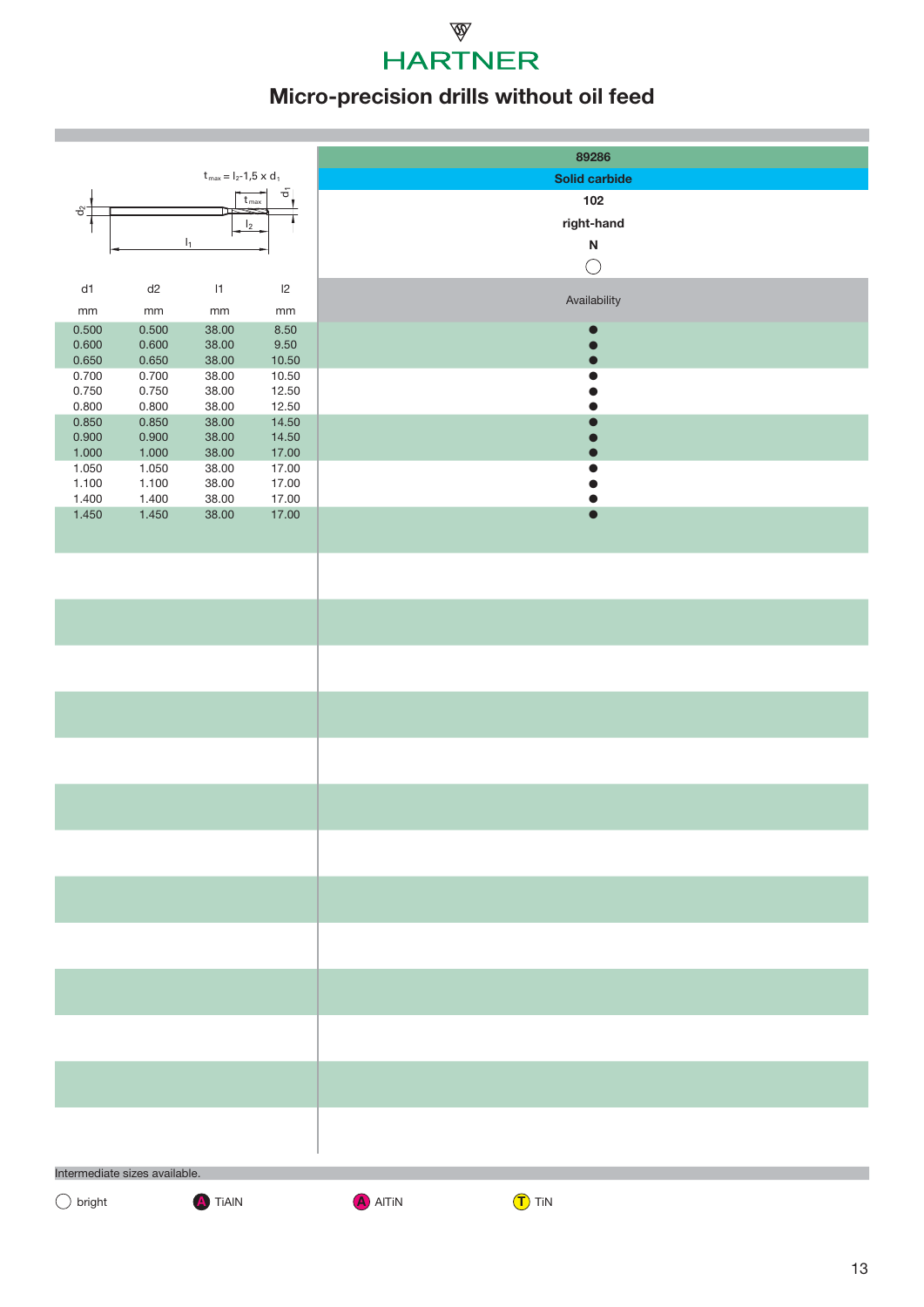## $\overline{\mathscr{C}}$ **HARTNER**

#### Micro-precision drills without oil feed 4 x D

|                   |                                        |                                  |                |                           | 86400                |
|-------------------|----------------------------------------|----------------------------------|----------------|---------------------------|----------------------|
|                   |                                        | $t_{max} = I_2 - 1.5 \times d_1$ |                |                           | <b>Solid carbide</b> |
|                   |                                        | $t_{\text{max}}$                 | ರ              |                           | 164                  |
| $\sigma$          |                                        | I <sub>2</sub>                   |                |                           | right-hand           |
|                   |                                        | I <sub>1</sub>                   |                |                           | N                    |
|                   |                                        |                                  |                |                           |                      |
|                   |                                        |                                  |                |                           | $({\bf A})$          |
| d1                | d2                                     | 1                                | 12             |                           | Availability         |
| mm                | mm                                     | mm                               | mm             |                           |                      |
| 0.500             | 3.000                                  | 47.00                            | 3.00           |                           |                      |
| 0.550<br>0.600    | 3.000<br>3.000                         | 47.00<br>47.00                   | 3.30<br>3.60   |                           |                      |
| 0.650             | 3.000                                  | 47.00                            | 3.90           |                           |                      |
| 0.700             | 3.000                                  | 47.00                            | 4.20           |                           |                      |
| 0.750             | 3.000                                  | 47.00                            | 4.50           |                           |                      |
| 0.800<br>0.850    | 3.000<br>3.000                         | 47.00<br>47.00                   | 4.80<br>5.10   |                           |                      |
| 0.900             | 3.000                                  | 47.00                            | 5.40           |                           |                      |
| 0.950             | 3.000                                  | 47.00                            | 5.70           |                           |                      |
| 1.000             | 3.000                                  | 47.00                            | 6.00           |                           |                      |
| 1.050<br>1.100    | 3.000<br>3.000                         | 47.00<br>47.00                   | 6.30<br>6.60   |                           |                      |
| 1.150             | 3.000                                  | 47.00                            | 6.90           |                           |                      |
| 1.200             | 3.000                                  | 47.00                            | 7.20           |                           |                      |
| 1.250             | 3.000                                  | 47.00                            | 7.50           |                           |                      |
| 1.300<br>1.350    | 3.000<br>3.000                         | 47.00<br>47.00                   | 7.80<br>8.10   |                           |                      |
| 1.400             | 3.000                                  | 47.00                            | 8.40           |                           |                      |
| 1.450             | 3.000                                  | 47.00                            | 8.70           |                           |                      |
| 1.500<br>1.550    | 3.000<br>3.000                         | 47.00                            | 9.00<br>9.30   |                           |                      |
| 1.590             | 3.000                                  | 47.00<br>47.00                   | 9.60           |                           |                      |
| 1.600             | 3.000                                  | 47.00                            | 9.60           |                           |                      |
| 1.650             | 3.000                                  | 47.00                            | 9.90           |                           |                      |
| 1.700<br>1.750    | 3.000<br>3.000                         | 47.00<br>47.00                   | 10.20<br>10.50 |                           |                      |
| 1.800             | 3.000                                  | 52.00                            | 10.80          |                           |                      |
| 1.850             | 3.000                                  | 52.00                            | 11.10          |                           |                      |
| 1.900             | 3.000                                  | 52.00                            | 11.40          |                           |                      |
| 1.950<br>1.980    | 3.000<br>4.000                         | 52.00<br>59.00                   | 11.70<br>12.00 |                           |                      |
| 2.000             | 4.000                                  | 59.00                            | 12.00          |                           |                      |
| 2.050             | 4.000                                  | 59.00                            | 12.30          |                           |                      |
| 2.100             | 4.000                                  | 59.00                            | 12.60          |                           |                      |
| 2.150<br>2.200    | 4.000<br>4.000                         | 59.00<br>59.00                   | 12.90<br>13.20 |                           |                      |
| 2.250             | 4.000                                  | 59.00                            | 13.50          |                           |                      |
| 2.300             | 4.000                                  | 59.00                            | 13.80          |                           |                      |
| 2.350<br>2.380    | 4.000<br>4.000                         | 59.00<br>59.00                   | 14.10<br>14.40 |                           |                      |
| 2.400             | 4.000                                  | 59.00                            | 14.40          |                           |                      |
| 2.450             | 4.000                                  | 59.00                            | 14.70          |                           |                      |
| 2.500             | 4.000                                  | 59.00                            | 15.00          |                           |                      |
| 2.550<br>2.600    | 4.000<br>4.000                         | 59.00<br>59.00                   | 15.30<br>15.60 |                           |                      |
| 2.650             | 4.000                                  | 59.00                            | 15.90          |                           |                      |
| 2.700             | 4.000                                  | 59.00                            | 16.20          |                           |                      |
| 2.750             | 4.000                                  | 59.00                            | 16.50          |                           |                      |
| 2.780<br>2.800    | 4.000<br>4.000                         | 59.00<br>59.00                   | 16.80<br>16.80 |                           |                      |
| 2.850             | 4.000                                  | 59.00                            | 17.10          |                           |                      |
| 2.900             | 4.000                                  | 59.00                            | 17.40          |                           |                      |
| 2.950             | 4.000                                  | 59.00                            | 17.70          |                           |                      |
| 3.000             | 4.000<br>Intermediate sizes available. | 59.00                            | 18.00          |                           |                      |
|                   |                                        |                                  |                |                           |                      |
| $\bigcirc$ bright |                                        | <b>A</b> TIAIN                   |                | $\bigcirc$ TiN<br>A AITIN |                      |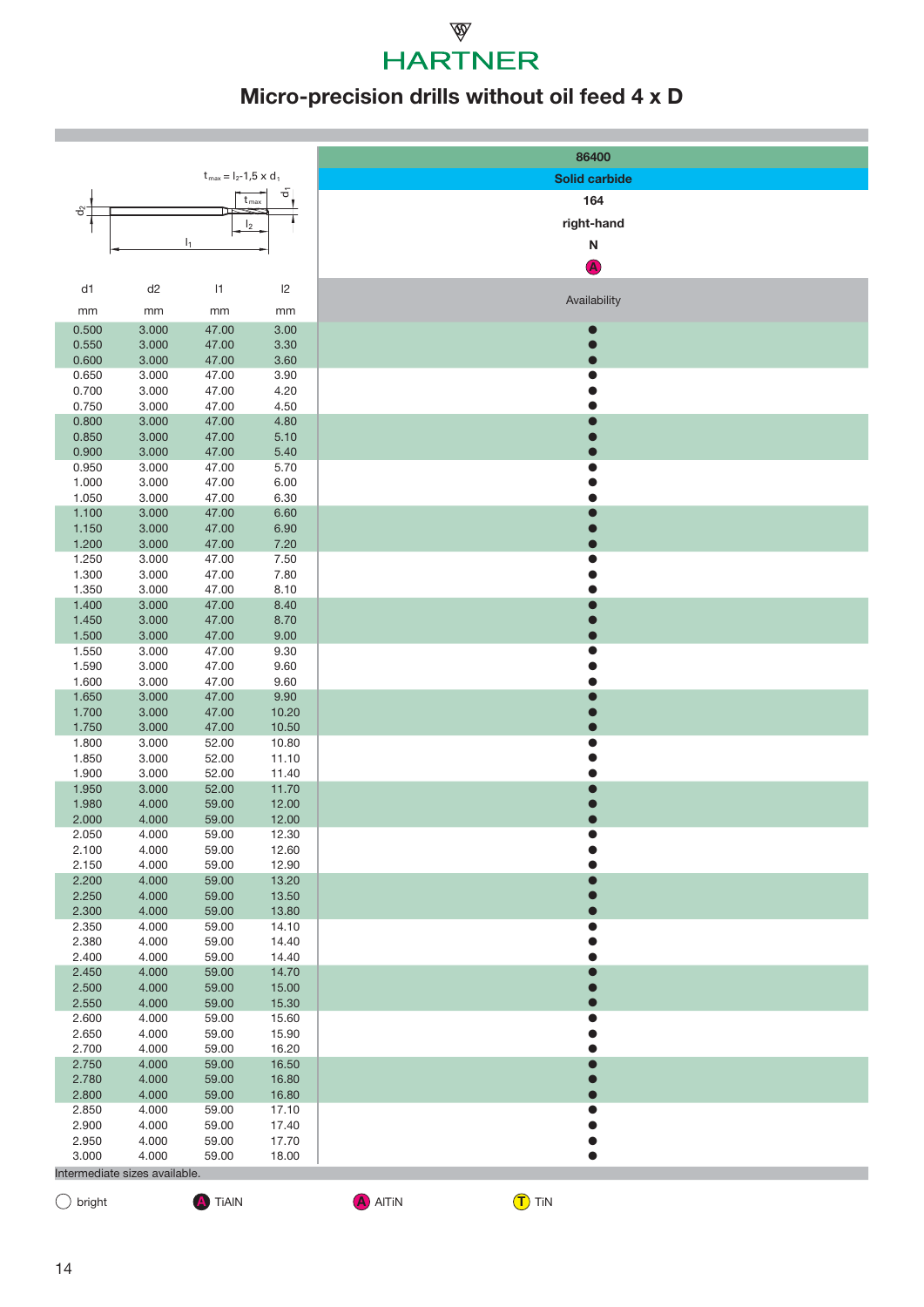## $\overline{\mathscr{C}}$ **HARTNER**

#### Micro-precision drills without oil feed 7 x D

|                |                               |                                  |                | 86401                    |
|----------------|-------------------------------|----------------------------------|----------------|--------------------------|
|                |                               | $t_{max} = I_2 - 1.5 \times d_1$ |                | Solid carbide            |
|                |                               | $t_{\text{max}}$                 | Ò              | 164                      |
| δ,             |                               |                                  |                |                          |
|                |                               | I <sub>2</sub>                   |                | right-hand               |
|                |                               | I <sub>1</sub>                   |                | N                        |
|                |                               |                                  |                | $\left( {\bf A} \right)$ |
| d1             | d2                            | 1                                | 2              |                          |
|                |                               |                                  |                | Availability             |
| mm             | mm                            | mm                               | mm             |                          |
| 0.500          | 3.000                         | 47.00                            | 4.00           |                          |
| 0.550<br>0.600 | 3.000<br>3.000                | 47.00<br>47.00                   | 4.40<br>4.80   |                          |
| 0.650          | 3.000                         | 47.00                            | 5.20           |                          |
| 0.700          | 3.000                         | 47.00                            | 5.60           |                          |
| 0.750          | 3.000                         | 47.00                            | 6.00           |                          |
| 0.800          | 3.000                         | 47.00                            | 6.40           |                          |
| 0.850          | 3.000                         | 47.00                            | 6.80           |                          |
| 0.900          | 3.000                         | 47.00                            | 7.20           |                          |
| 0.950          | 3.000                         | 47.00                            | 7.60           |                          |
| 1.000<br>1.050 | 3.000<br>3.000                | 47.00<br>47.00                   | 8.00<br>8.40   |                          |
| 1.100          | 3.000                         | 47.00                            | 8.80           |                          |
| 1.150          | 3.000                         | 47.00                            | 9.20           |                          |
| 1.200          | 3.000                         | 52.00                            | 10.80          |                          |
| 1.250          | 3.000                         | 52.00                            | 11.30          |                          |
| 1.300          | 3.000                         | 52.00                            | 11.70          |                          |
| 1.350          | 3.000                         | 52.00                            | 12.20          |                          |
| 1.400          | 3.000                         | 52.00                            | 12.60          |                          |
| 1.450<br>1.500 | 3.000<br>3.000                | 52.00<br>52.00                   | 13.10<br>13.50 |                          |
| 1.550          | 3.000                         | 52.00                            | 14.00          |                          |
| 1.590          | 3.000                         | 52.00                            | 14.40          |                          |
| 1.600          | 3.000                         | 52.00                            | 14.40          |                          |
| 1.650          | 3.000                         | 52.00                            | 14.90          |                          |
| 1.700          | 3.000                         | 52.00                            | 15.30          |                          |
| 1.750          | 3.000                         | 52.00                            | 15.80          |                          |
| 1.800          | 3.000                         | 52.00                            | 16.20          |                          |
| 1.850<br>1.900 | 3.000<br>3.000                | 52.00<br>52.00                   | 16.70<br>17.10 |                          |
| 1.950          | 3.000                         | 52.00                            | 17.60          |                          |
| 1.980          | 4.000                         | 63.00                            | 18.00          |                          |
| 2.000          | 4.000                         | 63.00                            | 18.00          |                          |
| 2.050          | 4.000                         | 63.00                            | 18.50          |                          |
| 2.100          | 4.000                         | 63.00                            | 18.90          |                          |
| 2.150          | 4.000                         | 63.00                            | 19.40          |                          |
| 2.200<br>2.250 | 4.000<br>4.000                | 63.00                            | 19.80          |                          |
| 2.300          | 4.000                         | 63.00<br>63.00                   | 20.30<br>20.70 |                          |
| 2.350          | 4.000                         | 63.00                            | 21.20          |                          |
| 2.380          | 4.000                         | 63.00                            | 21.60          |                          |
| 2.400          | 4.000                         | 63.00                            | 21.60          |                          |
| 2.450          | 4.000                         | 63.00                            | 22.10          |                          |
| 2.500          | 4.000                         | 63.00                            | 22.50          |                          |
| 2.550          | 4.000                         | 63.00                            | 23.00          |                          |
| 2.600<br>2.650 | 4.000<br>4.000                | 67.00<br>67.00                   | 23.40<br>23.90 |                          |
| 2.700          | 4.000                         | 67.00                            | 24.30          |                          |
| 2.750          | 4.000                         | 67.00                            | 24.80          |                          |
| 2.780          | 4.000                         | 67.00                            | 25.20          |                          |
| 2.800          | 4.000                         | 67.00                            | 25.20          |                          |
| 2.850          | 4.000                         | 67.00                            | 25.70          |                          |
| 2.900          | 4.000                         | 67.00                            | 26.10          |                          |
| 2.950          | 4.000                         | 67.00                            | 26.60          |                          |
| 3.000          | 4.000                         | 67.00                            | 27.00          |                          |
|                | Intermediate sizes available. |                                  |                |                          |

**A** TIAIN **A** ALTIN **T** TIN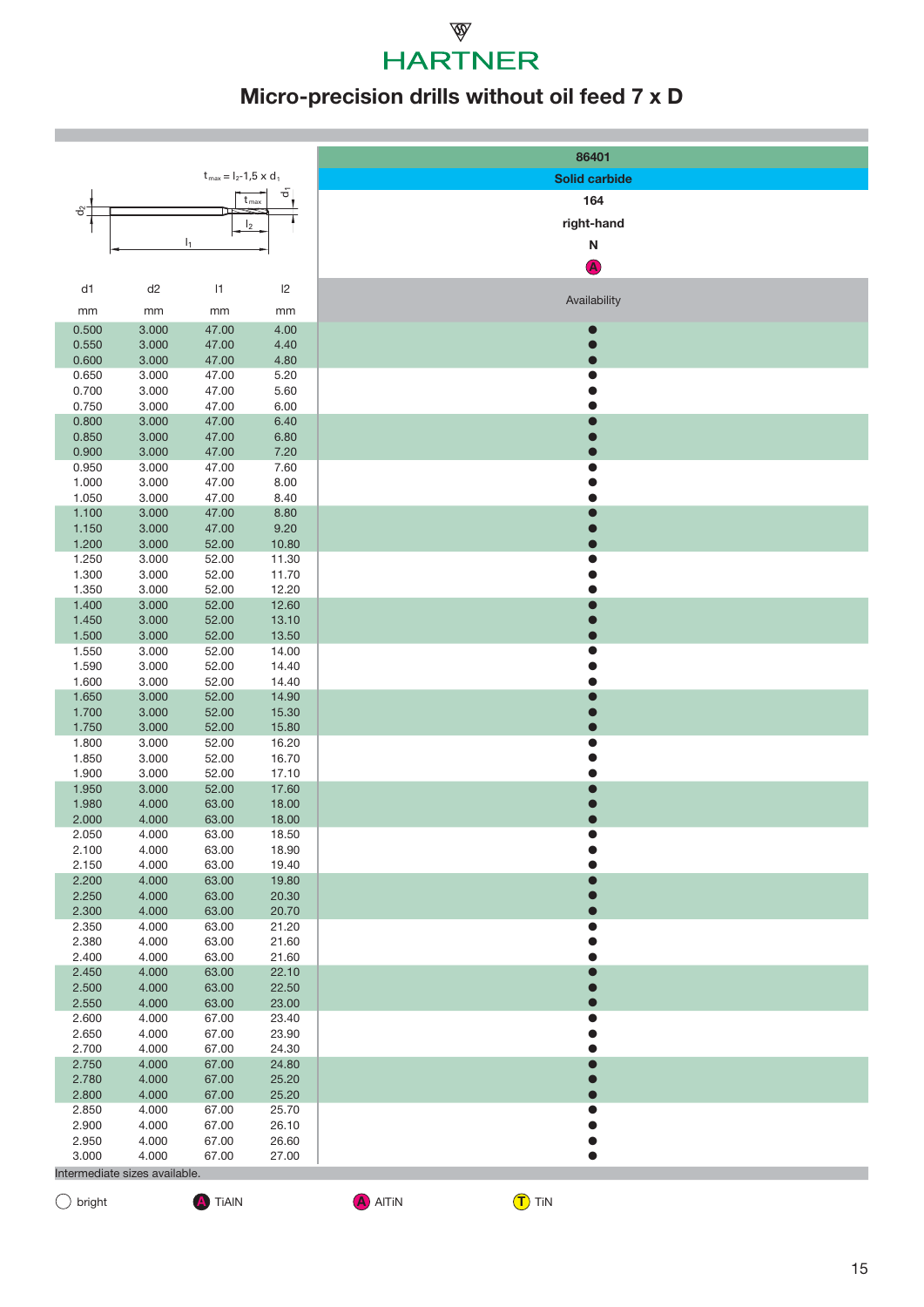#### Micro-precision drills with oil feed 5 x D

|                   |                               |                                        |                | 86405                   |
|-------------------|-------------------------------|----------------------------------------|----------------|-------------------------|
|                   |                               | $\rm t_{max}=I_2\mbox{-}1,5\times d_1$ |                | Solid carbide           |
|                   |                               | $t_{\text{max}}$                       | ਠ              | 164                     |
| $\sigma$          | $\rightarrow$                 |                                        |                |                         |
|                   |                               | I <sub>2</sub>                         |                | right-hand              |
|                   |                               | I۱                                     |                | ${\sf N}$               |
|                   |                               |                                        |                | A                       |
| d1                | d2                            | 1                                      | 12             |                         |
|                   |                               |                                        |                | Availability            |
| mm                | mm                            | $\mathsf{mm}$                          | mm             |                         |
| 1.400<br>1.450    | 4.000<br>4.000                | 52.00<br>52.00                         | 11.00<br>12.00 |                         |
| 1.500             | 4.000                         | 52.00                                  | 12.00          |                         |
| 1.550             | 4.000                         | 52.00                                  | 12.00          |                         |
| 1.590             | 4.000                         | 52.00                                  | 13.00          |                         |
| 1.600             | 4.000                         | 52.00                                  | 13.00          |                         |
| 1.650             | 4.000                         | 52.00                                  | 13.00          |                         |
| 1.700<br>1.750    | 4.000<br>4.000                | 56.00<br>56.00                         | 14.00<br>14.00 |                         |
| 1.800             | 4.000                         | 56.00                                  | 14.00          |                         |
| 1.850             | 4.000                         | 56.00                                  | 15.00          |                         |
| 1.900             | 4.000                         | 56.00                                  | 15.00          |                         |
| 1.950             | 4.000                         | 56.00                                  | 16.00          |                         |
| 1.980             | 4.000                         | 56.00                                  | 16.00          |                         |
| 2.000             | 4.000                         | 56.00                                  | 16.00          |                         |
| 2.050<br>2.100    | 4.000<br>4.000                | 56.00<br>62.00                         | 16.00<br>17.00 |                         |
| 2.150             | 4.000                         | 62.00                                  | 17.00          |                         |
| 2.200             | 4.000                         | 62.00                                  | 18.00          |                         |
| 2.250             | 4.000                         | 62.00                                  | 18.00          |                         |
| 2.300             | 4.000                         | 62.00                                  | 18.00          |                         |
| 2.350             | 4.000                         | 62.00                                  | 19.00          |                         |
| 2.380             | 4.000                         | 62.00                                  | 19.00          |                         |
| 2.400             | 4.000                         | 62.00                                  | 19.00          |                         |
| 2.450<br>2.500    | 4.000<br>4.000                | 62.00<br>62.00                         | 20.00<br>20.00 |                         |
| 2.550             | 4.000                         | 62.00                                  | 20.00          |                         |
| 2.600             | 4.000                         | 66.00                                  | 21.00          |                         |
| 2.650             | 4.000                         | 66.00                                  | 21.00          |                         |
| 2.700             | 4.000                         | 66.00                                  | 22.00          |                         |
| 2.750             | 4.000                         | 66.00                                  | 22.00          |                         |
| 2.780<br>2.800    | 4.000<br>4.000                | 66.00<br>66.00                         | 22.00<br>22.00 |                         |
| 2.850             | 4.000                         | 66.00                                  | 23.00          |                         |
| 2.900             | 4.000                         | 66.00                                  | 23.00          |                         |
| 2.950             | 4.000                         | 66.00                                  | 24.00          |                         |
| 3.000             | 4.000                         | 66.00                                  | 24.00          | $\bullet$               |
|                   |                               |                                        |                |                         |
|                   |                               |                                        |                |                         |
|                   |                               |                                        |                |                         |
|                   |                               |                                        |                |                         |
|                   |                               |                                        |                |                         |
|                   |                               |                                        |                |                         |
|                   |                               |                                        |                |                         |
|                   |                               |                                        |                |                         |
|                   |                               |                                        |                |                         |
|                   |                               |                                        |                |                         |
|                   |                               |                                        |                |                         |
|                   |                               |                                        |                |                         |
|                   |                               |                                        |                |                         |
|                   |                               |                                        |                |                         |
|                   |                               |                                        |                |                         |
|                   | Intermediate sizes available. |                                        |                |                         |
| $\bigcirc$ bright |                               | <b>A</b> TIAIN                         |                | <b>T</b> TIN<br>A AITIN |
|                   |                               |                                        |                |                         |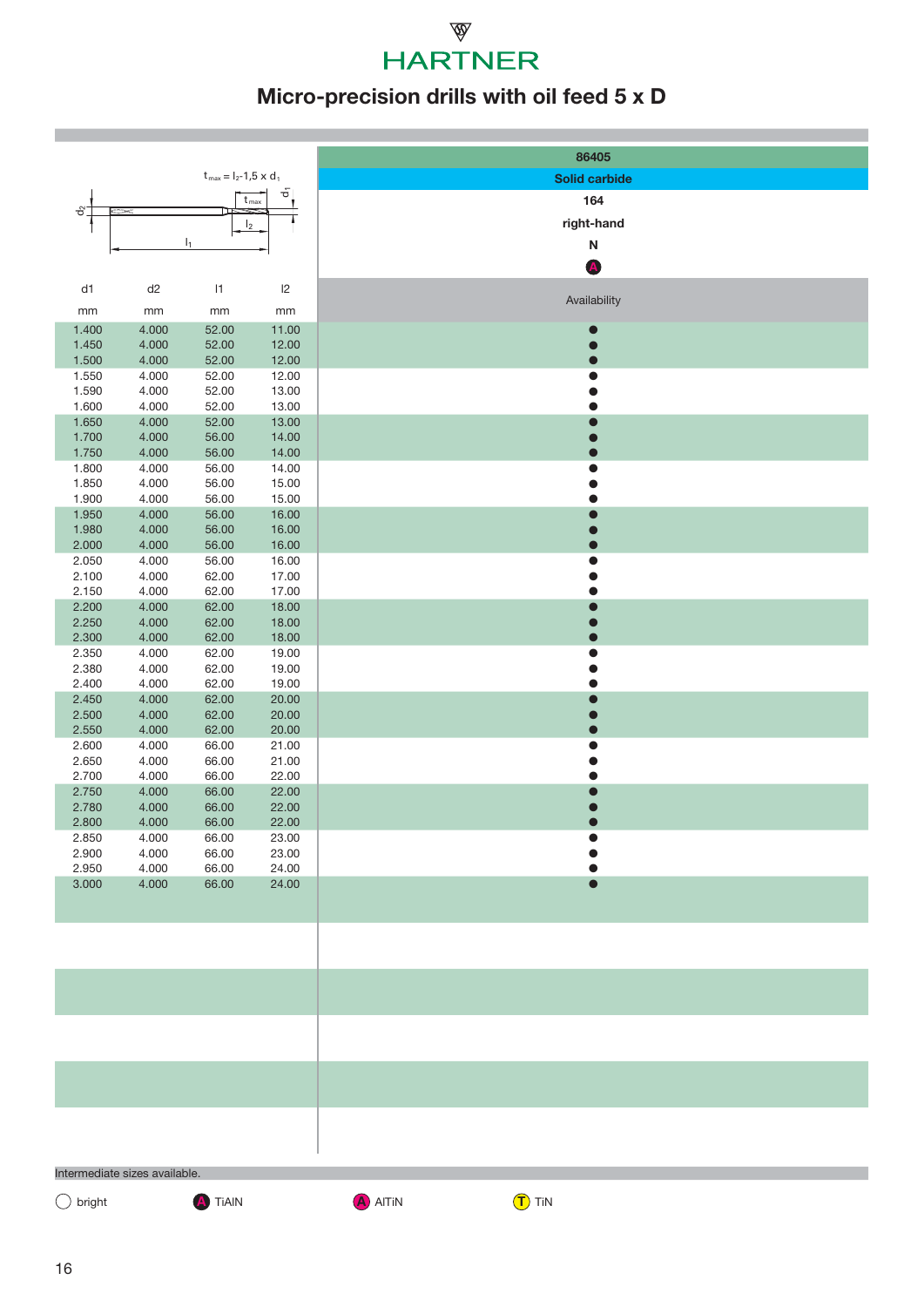#### Micro-precision drills with oil feed 8 x D/15 x D

|                |                |                                  |                       | 86408         |
|----------------|----------------|----------------------------------|-----------------------|---------------|
|                |                | $t_{max} = I_2 - 1.5 \times d_1$ |                       | Solid carbide |
|                |                |                                  | ਠ<br>$t_{\text{max}}$ | 164           |
| $\sigma$       | $\approx$      | <b>INSISTENCE</b>                | I <sub>2</sub>        | right-hand    |
|                |                | I1                               |                       |               |
|                |                |                                  |                       | N             |
|                |                |                                  |                       | A             |
| d1             | d2             | 1                                | $ 2\rangle$           |               |
| mm             | mm             | mm                               | mm                    | Availability  |
| 1.400          | 4.000          | 52.00                            | 15.00                 |               |
| 1.500          | 4.000          | 52.00                            | 17.00                 |               |
| 1.600          | 4.000          | 52.00                            | 18.00                 |               |
| 1.700          | 4.000          | 56.00                            | 19.00                 |               |
| 1.800          | 4.000          | 56.00                            | 20.00                 |               |
| 1.900          | 4.000          | 56.00                            | 21.00                 |               |
| 2.000          | 4.000          | 56.00                            | 22.00                 |               |
| 2.100          | 4.000          | 62.00                            | 23.00                 |               |
| 2.200          | 4.000          | 62.00                            | 24.00                 |               |
| 2.300          | 4.000          | 62.00                            | 25.00                 |               |
| 2.400          | 4.000          | 62.00                            | 26.00                 |               |
| 2.500          | 4.000          | 62.00                            | 28.00                 |               |
| 2.600          | 4.000          | 66.00                            | 29.00                 |               |
| 2.700          | 4.000          | 66.00                            | 30.00                 |               |
| 2.800<br>2.900 | 4.000<br>4.000 | 66.00<br>66.00                   | 31.00<br>32.00        |               |
| 3.000          | 4.000          | 66.00                            | 33.00                 |               |
|                |                |                                  |                       |               |
|                |                |                                  |                       |               |
|                |                |                                  |                       |               |
|                |                |                                  |                       |               |



Intermediate sizes available.

bright

**A** TIAIN **A** AITIN **T** TIN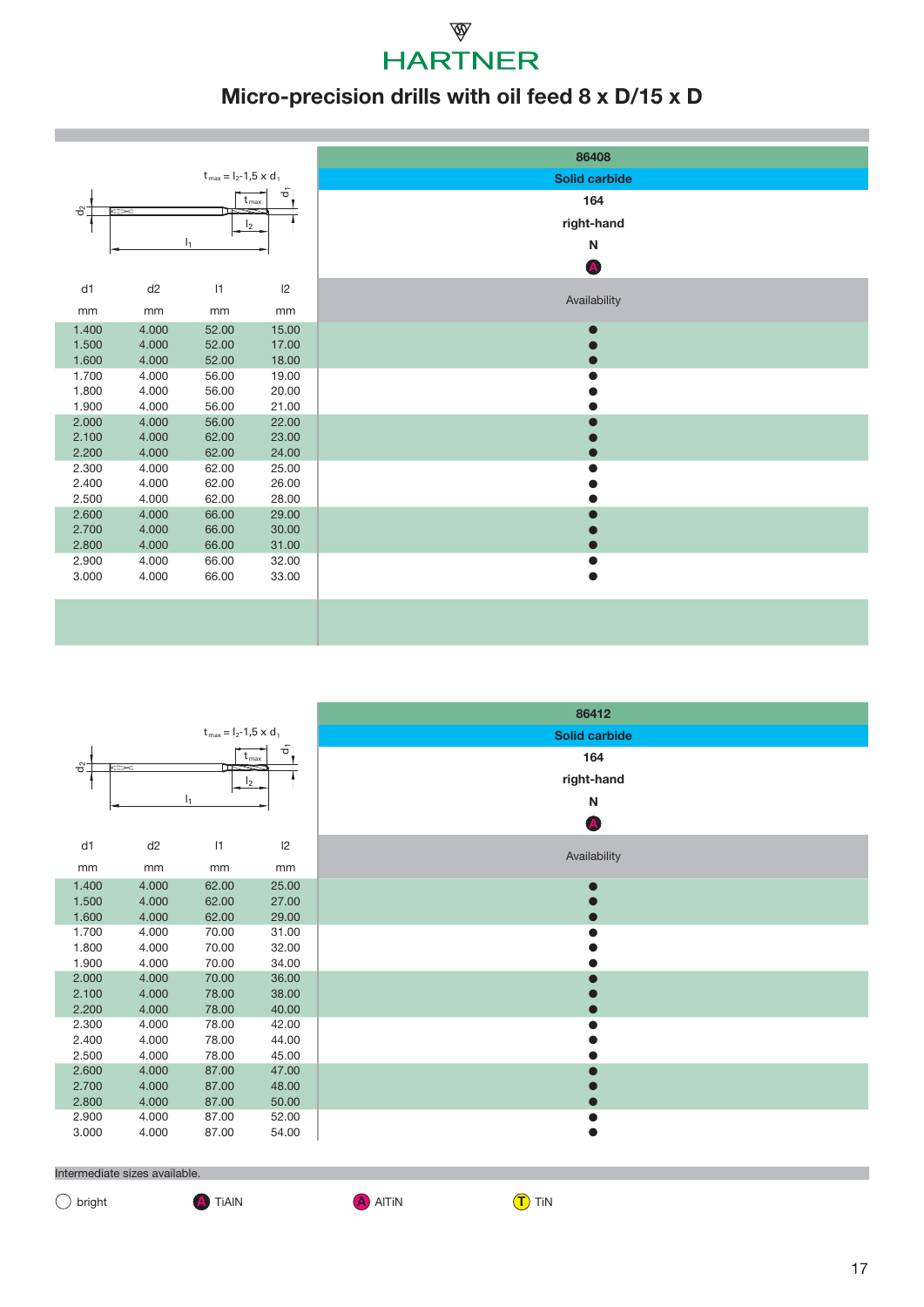#### $\overline{\mathscr{W}}$ **HARTNER** Recommendations

#### Pilot drilling

#### Filter quality

For the application of solid carbide micro precision drills 15xD we recommend a pilot hole 1xD up to 2xD depth. For this pilot hole, the solid carbide micro precision drill 4xD is optimally suitable. Its point angle and its diameter tolerance are perfectly adapted.

When applying solid carbide micro precision drills, we recommend constant monitoring of the lubricant's filter quality due to the extremely small coolant duct diameters.

#### **Centering**

In order to achieve full performance with solid carbide micro precision drills from 8xD drilling depth, we recommend centering. The solid carbide micro precision drill up to 4xD, Hartner no. 86400, can be applied for this purpose. The centering diameter should be approximately 2/3xD.

|                                                  |                |                |                 |                | Feed column no.                                                                                                                                                                                    |                                                                                  |                |                |                |       |                           |       |                                                                         |             |           | #86400 Tol. m7                      |       |  |
|--------------------------------------------------|----------------|----------------|-----------------|----------------|----------------------------------------------------------------------------------------------------------------------------------------------------------------------------------------------------|----------------------------------------------------------------------------------|----------------|----------------|----------------|-------|---------------------------|-------|-------------------------------------------------------------------------|-------------|-----------|-------------------------------------|-------|--|
| Drill Ø                                          | 101            | 102            | 103             | 104            | 105                                                                                                                                                                                                | 106                                                                              | 107            | 108            | 109            |       |                           |       |                                                                         |             |           |                                     |       |  |
| mm                                               |                |                |                 |                | f (mm/rev.)                                                                                                                                                                                        |                                                                                  |                |                |                |       |                           |       |                                                                         |             |           | #86412 Tol. h7                      |       |  |
| 0.10                                             | 0.002          | 0.003          | 0.003           | 0.004          | 0.006                                                                                                                                                                                              | 0.007                                                                            | 0.010          | 0.013          | 0.016          |       |                           |       |                                                                         |             | $2/3$  xd |                                     |       |  |
| 0.16<br>0.25                                     | 0.002<br>0.003 | 0.003<br>0.004 | 0.004<br>0.005  | 0.005<br>0.007 | 0.007<br>0.009                                                                                                                                                                                     | 0.009<br>0.011                                                                   | 0.012<br>0.014 | 0.016<br>0.019 | 0.022<br>0.024 |       |                           |       |                                                                         |             |           | $-0,01$                             |       |  |
| 0.30                                             | 0.004          | 0.005          | 0.007           | 0.009          | 0.011                                                                                                                                                                                              | 0.015                                                                            | 0.019          | 0.025          | 0.033          |       |                           |       |                                                                         |             |           |                                     |       |  |
| 0.50                                             | 0.005          | 0.007          | 0.008           | 0.011          | 0.014                                                                                                                                                                                              | 0.019                                                                            | 0.024          | 0.031          | 0.041          |       |                           |       |                                                                         |             |           |                                     |       |  |
| 0.63                                             | 0.007          | 0.009          | 0.012           | 0.015          | 0.020                                                                                                                                                                                              | 0.026                                                                            | 0.034          | 0.044          | 0.057          |       |                           |       |                                                                         |             |           | 140 <sup>°</sup>                    |       |  |
| 0.80<br>1.00                                     | 0.010<br>0.020 | 0.013<br>0.024 | 0.016<br>0.029  | 0.020<br>0.035 | 0.024<br>0.041                                                                                                                                                                                     | 0.031<br>0.050                                                                   | 0.038<br>0.060 | 0.048<br>0.072 | 0.060<br>0.086 |       |                           |       |                                                                         |             |           |                                     |       |  |
| 1.50                                             | 0.030          | 0.035          | 0.040           | 0.046          | 0.052                                                                                                                                                                                              | 0.060                                                                            | 0.069          | 0.080          | 0.092          |       | $[$ with external cooling |       |                                                                         |             |           | 135°                                |       |  |
| 2.00                                             | 0.040          | 0.046          | 0.053           | 0.061          | 0.070                                                                                                                                                                                              | 0.080                                                                            | 0.093          | 0.106          | 0.122          |       | with internal cooling     |       |                                                                         |             |           |                                     |       |  |
|                                                  |                |                | Feed column no. |                |                                                                                                                                                                                                    | for art. no. 86400/86401/86402/86405/86408/86412                                 |                |                |                |       |                           |       |                                                                         |             |           |                                     |       |  |
| Drill Ø<br>mm                                    | 56             | 57             | 58              | 59             | 60                                                                                                                                                                                                 | 61                                                                               | 62             | 63             | 64             | 65    | 66                        | 67    | 68                                                                      |             |           |                                     |       |  |
|                                                  |                |                |                 |                |                                                                                                                                                                                                    |                                                                                  | f $(mm$ /rev.) |                |                |       |                           |       |                                                                         |             |           |                                     |       |  |
| 0.50                                             | 0.006          | 0.012          | 0.018           | 0.022          | 0.030                                                                                                                                                                                              | 0.035                                                                            | 0.040          | 0.045          | 0.050          | 0.050 | 0.055                     | 0.060 | 0.060                                                                   |             |           | All drilling tools from 8xD must be |       |  |
| 0.80                                             | 0.008          | 0.016          | 0.024           | 0.032          | 0.040                                                                                                                                                                                              | 0.050                                                                            | 0.060          | 0.070          | 0.080          | 0.080 | 0.080                     | 0.090 | 0.090                                                                   | <b>STOP</b> |           | guided during spot drilling. They   |       |  |
| 1.00<br>1.50                                     | 0.012<br>0.021 | 0.022<br>0.036 | 0.032<br>0.051  | 0.042<br>0.066 | 0.070<br>0.090<br>0.100<br>0.060<br>0.080<br>0.100<br>0.110<br>0.110<br>0.120<br>must never operate at full speed<br>0.090<br>0.100<br>0.130<br>0.150<br>0.150<br>0.160<br>0.170<br>0.180<br>0.120 |                                                                                  |                |                |                |       |                           |       |                                                                         |             |           |                                     |       |  |
| 2.00                                             | 0.032          | 0.052          | 0.072           | 0.092          | 0.120                                                                                                                                                                                              | 0.140                                                                            | 0.160          | 0.180          | 0.200          | 0.210 | 0.220                     | 0.230 | 0.240                                                                   |             |           | without support in the machine shop |       |  |
| 2.50                                             | 0.045          | 0.070          | 0.095           | 0.120          | 0.150                                                                                                                                                                                              | 0.170                                                                            | 0.200          | 0.220          | 0.250          | 0.260 | 0.270                     | 0.280 | 0.300                                                                   |             |           |                                     |       |  |
| 3.00                                             | 0.060          | 0.090          | 0.120           | 0.150          | 0.180                                                                                                                                                                                              | 0.210                                                                            | 0.240          | 0.270          | 0.300          | 0.310 | 0.330                     | 0.340 | 0.360                                                                   |             |           |                                     |       |  |
| Material                                         |                |                |                 |                |                                                                                                                                                                                                    | Material example                                                                 |                |                |                |       |                           |       |                                                                         |             |           | Tens. strength                      | Hard- |  |
|                                                  |                |                |                 |                |                                                                                                                                                                                                    | Figures in bold = material no. to DIN EN 10 027                                  |                |                |                |       |                           |       |                                                                         |             |           | MPa N/mm <sup>2</sup>               | ness  |  |
| Common structural steels                         |                |                |                 |                |                                                                                                                                                                                                    | 1.0035 S185, 1.0486 StE P275N, 1.0345 P235GH, 1.0425 P265GH                      |                |                |                |       |                           |       |                                                                         |             |           |                                     |       |  |
|                                                  |                |                |                 |                |                                                                                                                                                                                                    | 1.0050 E295, 1.0070 E360, 1.8937 P500NH                                          |                |                |                |       |                           |       |                                                                         |             |           |                                     |       |  |
| Free-cutting steels                              |                |                |                 |                |                                                                                                                                                                                                    | 1.0718 11SMnPb30, 1.0736 115Mn37<br>1.0727 46 S20, 1.0728 60 S20, 1.0757 46SPb20 |                |                |                |       |                           |       |                                                                         |             |           |                                     |       |  |
| Unalloyed heat-treatable steels                  |                |                |                 |                |                                                                                                                                                                                                    |                                                                                  |                |                |                |       |                           |       |                                                                         |             |           |                                     |       |  |
|                                                  |                |                |                 |                | 1.0402 C22, 1.1178 C30E<br>1.0503 C45, 1.1191 C45E                                                                                                                                                 |                                                                                  |                |                |                |       |                           |       |                                                                         |             |           |                                     |       |  |
|                                                  |                |                |                 |                |                                                                                                                                                                                                    | 1.0601 C60, 1.1221 C60E                                                          |                |                |                |       |                           |       |                                                                         |             |           |                                     |       |  |
| Alloyed heat-treatable steels                    |                |                |                 |                | 1.5131 50MnSi4, 1.7003 38Cr2, 1.7030 28Cr4                                                                                                                                                         |                                                                                  |                |                |                |       |                           |       |                                                                         |             |           |                                     |       |  |
|                                                  |                |                |                 |                |                                                                                                                                                                                                    | 1.5710 36NiCr6, 1.7035 41Cr4, 1.7225 42CrMo4                                     |                |                |                |       |                           |       |                                                                         |             |           |                                     |       |  |
| Unalloyed case hardened steels                   |                |                |                 |                |                                                                                                                                                                                                    | 1.0301 C10, 1.1121 C10E                                                          |                |                |                |       |                           |       |                                                                         |             |           |                                     |       |  |
| Alloyed case hardened steels                     |                |                |                 |                | 1.7043 38Cr4                                                                                                                                                                                       |                                                                                  |                |                |                |       |                           |       |                                                                         |             |           |                                     |       |  |
|                                                  |                |                |                 |                | 1.5752 14NiCr14, 1.7131 16MnCr5, 1.7264 20CrMo5                                                                                                                                                    |                                                                                  |                |                |                |       |                           |       |                                                                         |             |           |                                     |       |  |
| Nitriding steels                                 |                |                |                 |                | 1.8504 34CrAl6<br>1.8519 31 CrMoV9, 1.8550 34 CrAINi7                                                                                                                                              |                                                                                  |                |                |                |       |                           |       |                                                                         |             |           |                                     |       |  |
| <b>Tool steels</b>                               |                |                |                 |                | 1.1750 C75W, 1.2067 102Cr6, 1.2307 29CrMoV9                                                                                                                                                        |                                                                                  |                |                |                |       |                           |       |                                                                         |             |           |                                     |       |  |
|                                                  |                |                |                 |                | 1.2080 X210Cr12, 1.2083 X42Cr13, 1.2419 105WCr6, 1.2767 X45NiCrMo4                                                                                                                                 |                                                                                  |                |                |                |       |                           |       |                                                                         |             |           |                                     |       |  |
| High speed steels                                |                |                |                 |                | 1.3243 S 6-5-2-5, 1.3343 S 6-5-2, 1.3344 61 CrV4                                                                                                                                                   |                                                                                  |                |                |                |       |                           |       |                                                                         |             |           |                                     |       |  |
| Spring steels                                    |                |                |                 |                | 1.5026 55Si7, 1.7176 55Cr3, 1.8159 51CrV4                                                                                                                                                          |                                                                                  |                |                |                |       |                           |       |                                                                         |             |           |                                     |       |  |
| Stainless steels, sulphured                      |                |                |                 |                | 1 <b>.4005</b> X12CrS13, <b>1.4104</b> X14CrMoS17, <b>1.4105</b> X6CrMoS17, <b>1.4305</b> X8CrNiS18 9<br>1.4301 X5CrNi18 10, 1.4541 X6CrNiTi18 10, 1.4571 X6CrNiMoTi 17 12 2                       |                                                                                  |                |                |                |       |                           |       |                                                                         |             |           |                                     |       |  |
| austenitic                                       |                |                |                 |                |                                                                                                                                                                                                    |                                                                                  |                |                |                |       |                           |       |                                                                         |             |           |                                     |       |  |
| martensitic<br>Hardened steels                   |                |                |                 |                |                                                                                                                                                                                                    | 1.4057 X17CrNi16-1, 1.4122 X39CrMo17-1, 1.4521 X2CrMoTi18 2                      |                |                |                |       |                           |       |                                                                         |             |           |                                     |       |  |
|                                                  |                |                |                 |                |                                                                                                                                                                                                    |                                                                                  |                |                |                |       |                           |       |                                                                         |             |           |                                     |       |  |
| Special alloys                                   |                |                |                 |                |                                                                                                                                                                                                    |                                                                                  |                |                |                |       |                           |       |                                                                         |             |           |                                     |       |  |
| Cast iron                                        |                |                |                 |                | Nimonic, Inconel, Monel, Hastelloy<br>EN-GJL-100  EN-GJL-200 (bisher GG10  GG20)                                                                                                                   |                                                                                  |                |                |                |       |                           |       |                                                                         |             |           |                                     |       |  |
|                                                  |                |                |                 |                | EN-GJL-250  EN-GJL-350 (bisher GG25  GG45)                                                                                                                                                         |                                                                                  |                |                |                |       |                           |       |                                                                         |             |           |                                     |       |  |
| Spheroidal graphite and                          |                |                |                 |                |                                                                                                                                                                                                    |                                                                                  |                |                |                |       |                           |       | EN-GJMW-350-4, EN-GJMB-550-4, EN-GJS-500-7 (bisher GTW35, GTS55, GGG50) |             |           |                                     |       |  |
| malleable cast iron                              |                |                |                 |                |                                                                                                                                                                                                    | EN-GJMB-700-2, EN-GJS-700-2 (bisher GTW65, GTS70, GGG70)                         |                |                |                |       |                           |       |                                                                         |             |           |                                     |       |  |
| Chilled cast iron                                |                |                |                 |                | $\overline{\phantom{0}}$                                                                                                                                                                           |                                                                                  |                |                |                |       |                           |       |                                                                         |             |           |                                     |       |  |
| Ti and Ti-alloys                                 |                |                |                 |                | 3.7024 Ti99,5, 3.7114 TiAl5Sn2,5, 3.7124 TiCu2                                                                                                                                                     |                                                                                  |                |                |                |       |                           |       |                                                                         |             |           |                                     |       |  |
|                                                  |                |                |                 |                | 3 <b>.7154</b> TiAl6Zr5, <b>3.7164</b> TiAl6V4, <b>3.7184</b> TiAl4Mo4Sn2,5, - TiAl8Mo1V1<br>3.0255 Al99,5, 3.2315 AlMgSi1, 3.3515 AlMg1                                                           |                                                                                  |                |                |                |       |                           |       |                                                                         |             |           |                                     |       |  |
| Aluminium and Al-alloys                          |                |                |                 |                |                                                                                                                                                                                                    |                                                                                  |                |                |                |       |                           |       |                                                                         |             |           |                                     |       |  |
| Al wrought alloys<br>Al cast iron $\leq 10$ % Si |                |                |                 |                | 3.0615 AIMgSiPb, 3.1325 AICuMg1, 3.3245 AIMg3Si, 3.4365 AIZnMgCu1,5<br>3.2131 G-AISi5Cu1, 3.2153 G-AISi7Cu3, 3.2573 G-AISi9                                                                        |                                                                                  |                |                |                |       |                           |       |                                                                         |             |           |                                     |       |  |
| $> 10 \%$ Si                                     |                |                |                 |                | 3.2581 G-AISi12, 3.2583 G-AISi12Cu, - G-AISi12CuNiMg                                                                                                                                               |                                                                                  |                |                |                |       |                           |       |                                                                         |             |           |                                     |       |  |
| Magnesium alloys                                 |                |                |                 |                | MgMn2, G-MgAl8Zn1, G-MgAl6Zn3                                                                                                                                                                      |                                                                                  |                |                |                |       |                           |       |                                                                         |             |           |                                     |       |  |
| Copper, low-alloyed                              |                |                |                 |                | 2.0070 SE-Cu, 2.1020 CuSn6, 2.1096 G-CuSn5ZnPb                                                                                                                                                     |                                                                                  |                |                |                |       |                           |       |                                                                         |             |           |                                     |       |  |
| Brass, short-chipping                            |                |                |                 |                | 2.0380 CuZn39Pb2, 2.0401 CuZn39Pb3, 2.0410 CuZn43Pb2                                                                                                                                               |                                                                                  |                |                |                |       |                           |       |                                                                         |             |           |                                     |       |  |
| long-chipping                                    |                |                |                 |                | 2.0250 CuZn20, 2.0280 CuZn33, 2.0332 CuZn37Pb0,5                                                                                                                                                   |                                                                                  |                |                |                |       |                           |       |                                                                         |             |           |                                     |       |  |
| Bronze, short-chipping                           |                |                |                 |                | 2.1090 CuSn7ZnPb, 2.1170 CuPb5Sn5, 2.1176 CuPb10Sn                                                                                                                                                 |                                                                                  |                |                |                |       |                           |       |                                                                         |             |           |                                     |       |  |
|                                                  |                |                |                 |                | 2.0790 CuNi18Zn19Pb                                                                                                                                                                                |                                                                                  |                |                |                |       |                           |       |                                                                         |             |           |                                     |       |  |
| Bronze, long-chipping                            |                |                |                 |                | 2.0916 CuAl5, 2.0960 CuAl9Mn, 2.1050 CuSn10                                                                                                                                                        |                                                                                  |                |                |                |       |                           |       |                                                                         |             |           |                                     |       |  |
|                                                  |                |                |                 |                | 2.0980 CuAl11Ni, 2.1247 CuBe2                                                                                                                                                                      |                                                                                  |                |                |                |       |                           |       |                                                                         |             |           |                                     |       |  |
| <b>Duroplastics</b>                              |                |                |                 |                | Bakelit, Resopal, Pertinax, Moltopren<br>Plexiglass, Hostalen, Novodur, Makralon                                                                                                                   |                                                                                  |                |                |                |       |                           |       |                                                                         |             |           |                                     |       |  |
| Thermoplastics<br>Kevlar                         |                |                |                 |                | Kevlar                                                                                                                                                                                             |                                                                                  |                |                |                |       |                           |       |                                                                         |             |           |                                     |       |  |
| Glass, carbon concent. plastics                  |                |                |                 | <b>GFK/CFK</b> |                                                                                                                                                                                                    |                                                                                  |                |                |                |       |                           |       |                                                                         |             |           |                                     |       |  |
|                                                  |                |                |                 |                |                                                                                                                                                                                                    |                                                                                  |                |                |                |       |                           |       |                                                                         |             |           |                                     |       |  |
|                                                  |                |                |                 |                |                                                                                                                                                                                                    |                                                                                  |                |                |                |       |                           |       |                                                                         |             |           |                                     |       |  |

**A T A T T A A A A A A A T T T T T T**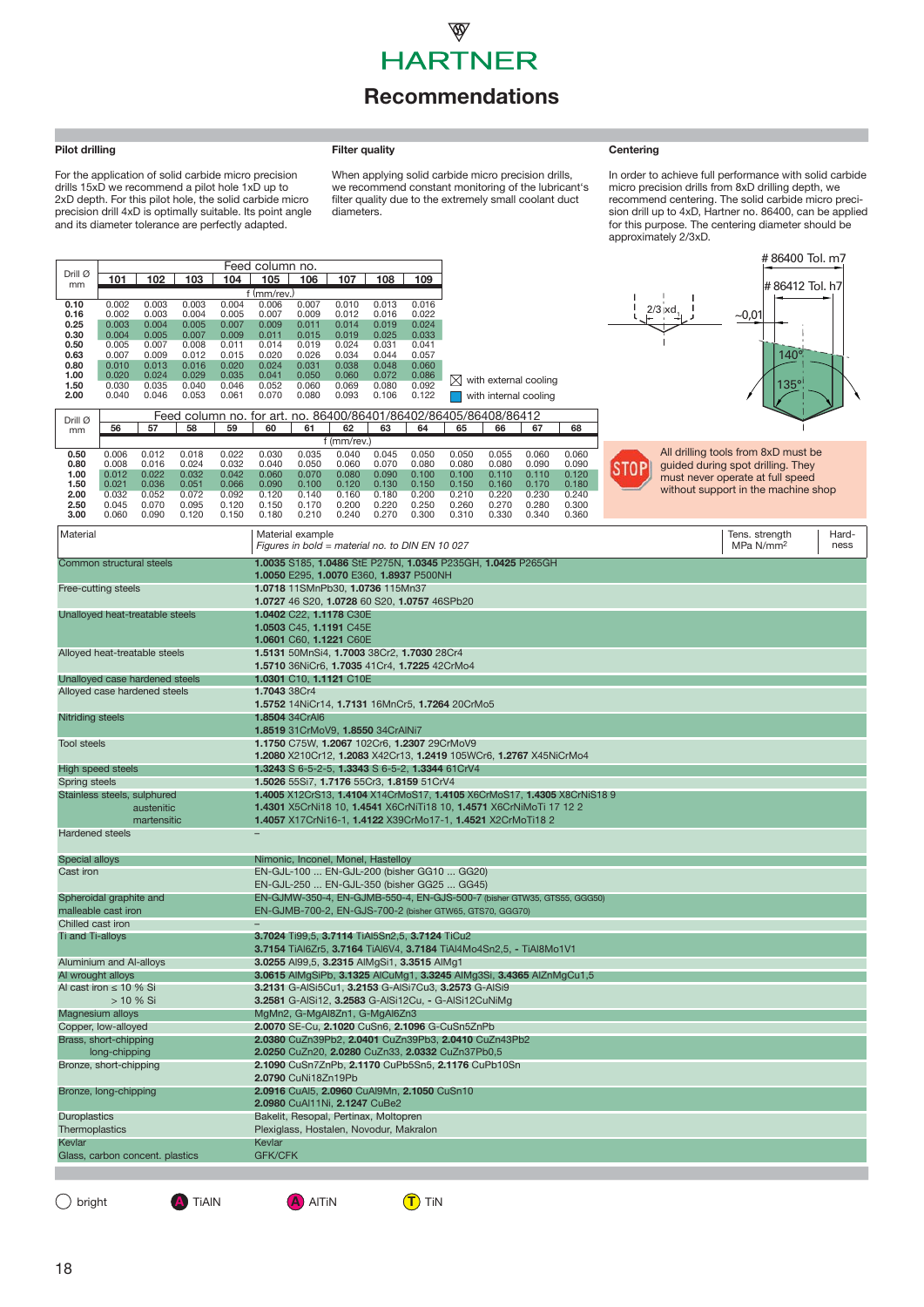## $\mathbb{Q}$ **HARTNER**

| Tool material<br>Surface finish<br>Cooling<br>Drilling depth<br>Article no. | HSS-E-PM<br>O<br>$\bigcirc$<br>$\boxtimes$<br>$\boxtimes$<br>87011<br>87016 |            | <b>HSS-E-PM</b><br>$\bigcirc$<br>$\boxtimes$<br>84810 |                                    | Sol. carb.<br>C<br>$\boxtimes$<br>89281 |                | Sol. carb.<br>$\blacktriangle$<br>$\boxtimes$<br>86402 |                | Sol. carb.<br>$\boxtimes$<br>$\sim 10 \times D$<br>89286 |                | $\bigcirc$<br>⊠<br>86400 | Solid carbide<br>A<br>$\boxtimes$<br>$~\sim$ 4 x D $~\sim$ 7 x D<br>86401 |                  | $\blacktriangle$<br>×<br>86405 | <b>Solid carbide</b><br>$\blacktriangle$<br>$\sim$ 5 x D $\sim$ 8 x D $\sim$ 15 x D<br>86408 | $\blacktriangle$<br>$\sim$<br>86412 |
|-----------------------------------------------------------------------------|-----------------------------------------------------------------------------|------------|-------------------------------------------------------|------------------------------------|-----------------------------------------|----------------|--------------------------------------------------------|----------------|----------------------------------------------------------|----------------|--------------------------|---------------------------------------------------------------------------|------------------|--------------------------------|----------------------------------------------------------------------------------------------|-------------------------------------|
|                                                                             | I                                                                           |            |                                                       |                                    |                                         |                |                                                        |                |                                                          |                |                          |                                                                           |                  |                                |                                                                                              |                                     |
| Vc<br>m/min                                                                 | Feed column no.                                                             | $V_C$      | Feed<br>m/min column no.                              | $\mathsf{V}_{\mathsf{C}}$<br>m/min | Feed col.<br>no.                        | $V_C$<br>m/min | Feed col.<br>no.                                       | $V_C$<br>m/min | Feed col.<br>no.                                         | $V_C$<br>m/min | Feed column<br>no.       |                                                                           | $V_C$<br>m/min   |                                | Feed column no.                                                                              |                                     |
| 21<br>18                                                                    | 106<br>105                                                                  | 27<br>23   | 106<br>105                                            | 50<br>35                           | 105<br>104                              | 100<br>100     | 62<br>62                                               |                |                                                          | 100<br>100     | 64<br>64                 | 62<br>62                                                                  | 105<br>100       | 62<br>62                       | 58<br>58                                                                                     | 58<br>58                            |
| 18                                                                          | 106                                                                         | 23         | 106                                                   | 50                                 | 105                                     | 100            | 62                                                     |                |                                                          | 100            | 64                       | 62                                                                        | 105              | 62                             | 59                                                                                           | 59                                  |
| 16<br>20                                                                    | 105<br>105                                                                  | 21<br>26   | 105<br>105                                            | 45<br>45                           | 104<br>104                              | 90<br>90       | 61<br>62                                               |                |                                                          | 90<br>90       | 63<br>64                 | 61<br>62                                                                  | 90<br>95         | 61<br>62                       | 59<br>58                                                                                     | 59<br>58                            |
| 18                                                                          | 105                                                                         | 23         | 105                                                   | 35                                 | 104                                     | 90             | 62                                                     |                |                                                          | 90             | 64                       | 62                                                                        | 95               | 62                             | 58                                                                                           | 58                                  |
| 14<br>14                                                                    | 104<br>104                                                                  | 18<br>18   | 104<br>104                                            | 30<br>30                           | 103<br>103                              | 90<br>90       | 61<br>61                                               |                |                                                          | 90<br>90       | 63<br>63                 | 61<br>61                                                                  | 90<br>90         | 61<br>61                       | 58<br>58                                                                                     | 58<br>58                            |
| 12                                                                          | 103                                                                         | 16         | 103                                                   |                                    |                                         | 70             | 60                                                     |                |                                                          | 70             | 62                       | 60                                                                        | 70               | 60                             | 58                                                                                           | 58                                  |
| $18$<br>14                                                                  | 106<br>104                                                                  | 23<br>18   | 106                                                   | 50<br>40                           | 103<br>103                              | 100<br>85      | 61<br>61                                               |                |                                                          | 100<br>85      | 63<br>63                 | 61<br>61                                                                  | 100<br>85        | 61<br>61                       | 57<br>58                                                                                     | 57<br>58                            |
| 12                                                                          | 103                                                                         | 16         | 104<br>103                                            |                                    |                                         | 70             | 60                                                     |                |                                                          | 70             | 62                       | 60                                                                        | 70               | 60                             | 58                                                                                           | 58                                  |
| 14<br>12                                                                    | 104<br>103                                                                  | 18<br>16   | 104<br>103                                            | 25                                 | 103                                     | 70<br>60       | 60<br>60                                               |                |                                                          | 70<br>60       | 62<br>62                 | 60<br>60                                                                  | 70<br>60         | 60<br>60                       | 57<br>57                                                                                     | 57<br>57                            |
| 16                                                                          | 104                                                                         | 20         | 104                                                   | 25                                 | 103                                     | 50             | 60                                                     |                |                                                          | 50             | 62                       | 60                                                                        | 50               | 60                             | 58                                                                                           | 58                                  |
| 14<br>14                                                                    | 103                                                                         | 18         | 103                                                   |                                    |                                         | 60             | 60                                                     |                |                                                          | 60<br>60       | 62<br>57                 | 60                                                                        | 50               | 60                             | 58                                                                                           | 58                                  |
| 108                                                                         | 103<br>102                                                                  | 18<br>10   | 103<br>102                                            | 20                                 | 102                                     |                |                                                        |                |                                                          | 60             | 57                       | 57<br>57                                                                  | 50<br>50         | 57<br>57                       | 57<br>57                                                                                     | 57<br>57                            |
| 106                                                                         | 104                                                                         | 108        | 104                                                   | 25                                 | 103                                     |                |                                                        |                |                                                          | 30             | 57                       | 57                                                                        | 70               | 57                             | 57                                                                                           | 57                                  |
| 106<br>106                                                                  | 103<br>103                                                                  | 108<br>108 | 103<br>103                                            | 25<br>25                           | 102<br>102                              |                |                                                        |                |                                                          | 15<br>30       | 56<br>57                 | 56<br>57                                                                  | 60<br>70         | 56<br>57                       | 56<br>57                                                                                     | 56<br>57                            |
|                                                                             |                                                                             |            |                                                       | 15                                 | 104                                     |                |                                                        |                |                                                          |                |                          |                                                                           |                  |                                |                                                                                              |                                     |
|                                                                             |                                                                             |            |                                                       | 15                                 | 103                                     |                |                                                        |                |                                                          | 10             | 56                       | 56                                                                        | 25               | 56                             | 56                                                                                           | 56                                  |
| 26<br>22                                                                    | 106<br>106                                                                  | 33<br>28   | 106<br>106                                            | 80<br>60                           | 105<br>105                              | 130<br>130     | 66<br>66                                               |                |                                                          | < 150<br>< 140 | 68<br>68                 | 66<br>66                                                                  | $< 150$<br>< 140 | 60<br>60                       | 60<br>60                                                                                     | 60<br>60                            |
| 18                                                                          | 106                                                                         | 23         | 106                                                   | 60                                 | 105                                     | 130            | 66                                                     |                |                                                          | < 140          | 68                       | 66                                                                        | < 140            | 60                             | 60                                                                                           | 60                                  |
| 22                                                                          | 106                                                                         | 28         | 106                                                   | 50                                 | 105                                     | 120            | 65                                                     |                |                                                          | < 130          | 67                       | 65                                                                        | $<130$           | 60                             | 60                                                                                           | 60                                  |
|                                                                             |                                                                             |            |                                                       | 45                                 | 104                                     |                |                                                        |                |                                                          | 15             | 56                       | 56                                                                        | 35               | 56                             | 56                                                                                           | 56                                  |
|                                                                             |                                                                             |            |                                                       | 25<br>160                          | 104<br>107                              |                |                                                        |                |                                                          | 15<br>70       | 56<br>68                 | 56<br>68                                                                  | 35<br>70         | 56<br>68                       | 56                                                                                           | 56                                  |
|                                                                             |                                                                             |            |                                                       | 150                                | 106                                     |                |                                                        |                |                                                          | 70             | 68                       | 68                                                                        | 70               | 68                             | 68<br>68                                                                                     | 68<br>68                            |
| 26                                                                          | 107                                                                         | 33         | 107                                                   | 100                                | 106                                     |                |                                                        |                |                                                          | 135            | 59                       | 59                                                                        | 135              | 59                             | 59                                                                                           | 59                                  |
| 18<br>$75\,$                                                                | 106<br>106                                                                  | 23<br>97   | 106<br>106                                            | 60<br>150                          | 106<br>105                              |                |                                                        |                |                                                          | 135            | 59                       | 59                                                                        | 135              | 59                             | 59                                                                                           | 59                                  |
| 42                                                                          | 105                                                                         | 53         | 105                                                   | 50                                 | 105                                     |                |                                                        |                |                                                          |                |                          |                                                                           |                  |                                |                                                                                              |                                     |
| $2\sqrt{2}$                                                                 | 105                                                                         | 28         | 105                                                   | 67<br>44                           | 106<br>104                              |                |                                                        |                |                                                          |                |                          |                                                                           |                  |                                |                                                                                              |                                     |
| 22                                                                          | 104                                                                         | 28         | 104                                                   | 68                                 | 103                                     |                |                                                        |                |                                                          |                |                          |                                                                           |                  |                                |                                                                                              |                                     |
| 18<br>13                                                                    | 104<br>104                                                                  | 23<br>16   | 104<br>104                                            | 49<br>53                           | 103<br>103                              |                |                                                        |                |                                                          |                |                          |                                                                           |                  |                                |                                                                                              |                                     |
|                                                                             |                                                                             | 14         | 104                                                   | 36                                 | 103                                     |                |                                                        |                |                                                          |                |                          |                                                                           |                  |                                |                                                                                              |                                     |
| $16\,$<br>18                                                                | 104<br>104                                                                  | 20<br>23   | 104<br>104                                            | 50<br>36                           | 103<br>103                              |                |                                                        | 50<br>40       | 104<br>103                                               |                |                          |                                                                           |                  |                                |                                                                                              |                                     |
|                                                                             |                                                                             |            |                                                       |                                    |                                         |                |                                                        |                |                                                          |                |                          |                                                                           |                  |                                |                                                                                              |                                     |
|                                                                             |                                                                             |            |                                                       | 60                                 | 104                                     |                |                                                        | 80             | 103                                                      |                |                          |                                                                           |                  |                                |                                                                                              |                                     |